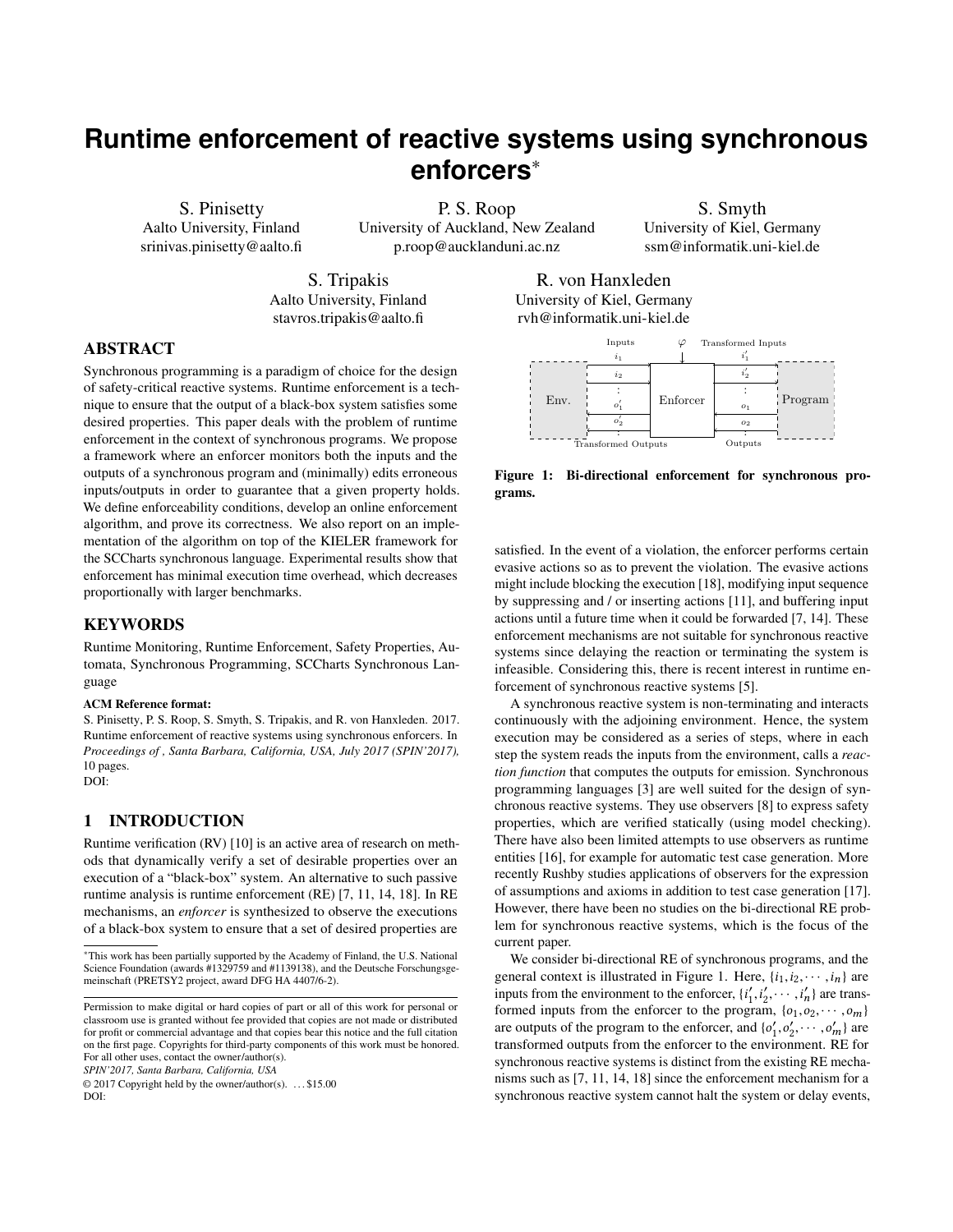and must react instantaneously when an error is observed. Moreover, we consider bi-directional enforcement where the enforcer needs to consider the status of the environment and the program in order to enforce the policies. The enforcer must respect the *causality* aspects i.e. every reactive cycle must start with the environment, where the status of the environment inputs must determine the reaction. After the program has reacted, the generated outputs are emitted to the environment. Considering this, the enforcer must act as an intermediary such that it first intercepts the inputs from the environment to validate them relative to the policy and forward the inputs to the program once the policy is satisfied. In the event of any violation, the enforcer may suitably alter the inputs before forwarding to the program. After the program has reacted to these inputs, again the enforcer must ensure that either the policy is satisfied and hence the outputs are forwarded unchanged to the environment or a violation has happened that needs to be handled by altering the outputs to prevent policy violation.

We study the problem of synthesizing an enforcer for any given safety property  $\varphi$ . Similar to enforcement mechanisms in [\[7,](#page-7-1) [11,](#page-7-2) [14,](#page-7-3) [18\]](#page-7-4), several constraints are required on how an enforcer transforms input-output words. The enforcer cannot delay events, and cannot block execution, but it is allowed to *edit* an event when necessary (i.e., when the event that it receives as input leads to a violation). The notions of *soundness* and *transparency* are similar to the existing enforcement mechanisms [\[7,](#page-7-1) [11,](#page-7-2) [14,](#page-7-3) [18\]](#page-7-4), where soundness means that the output of the enforcer must satisfy property  $\varphi$ , and transparency expresses that the enforcer should not modify events unnecessarily. In the proposed framework, we also introduce additional requirements called *causality*, and *instantaneity*. These constraints are developed specifically to respect synchronous execution, detailed in Section [3.](#page-2-0) For any given safety property  $\varphi$ , these constraints also ensure that input/output events are edited *minimally* (to avoid violation of  $\varphi$ ) so that other non-safety properties of the system are potentially not affected by the enforcement mechanism.

*Contributions.* In this paper, we study and formally define, for the first time, the bi-directional enforcer synthesis problem for synchronous reactive systems (expressed as synchronous programs). The main contributions of the paper are (1) We formally define the bi-directional enforcer synthesis problem and characterize the set of safety properties which can be enforced (Section [3\)](#page-2-0), (2) We develop an enforcement algorithm (Section [4\)](#page-4-0) and prove its correctness, (3) We report on an implementation of the algorithm on top of the KIELER framework for the SCCharts synchronous language (Section [5\)](#page-6-0), and (5) We evaluate the approach over a range of synchronous programs in the SCCharts language [\[21\]](#page-7-10) to illustrate scalability and practicality (Section [5\)](#page-6-0).

## <span id="page-1-1"></span>2 PRELIMINARIES AND NOTATION

A finite (resp. infinite) word over a finite alphabet  $\Sigma$  is a finite sequence  $\sigma = a_1 \cdot a_2 \cdots a_n$  (resp. infinite sequence  $\sigma = a_1 \cdot a_2 \cdots$ ) of elements of Σ. The set of finite (resp. infinite) words over Σ is denoted by  $\Sigma^*$  (resp.  $\Sigma^{\omega}$ ). The *length* of a finite word  $\sigma$  is *n* and is noted  $|\sigma|$ . The empty word over  $\Sigma$  is denoted by  $\infty$ , or  $\epsilon$  when is noted  $|\sigma|$ . The empty word over  $\Sigma$  is denoted by  $\epsilon_{\Sigma}$ , or  $\epsilon$  when clear from the context. The *concatenation* of two words  $\sigma$  and  $\sigma'$  is denoted as  $\sigma \cdot \sigma'$ . A word  $\sigma'$  is a prefix of a word  $\sigma$  denoted as is denoted as  $\sigma \cdot \sigma'$ . A word  $\sigma'$  is a *prefix* of a word  $\sigma$ , denoted as said to be an *extension* of  $\sigma'$ .  $\alpha' \leq \sigma$ , whenever there exists a word  $\sigma''$  such that  $\sigma = \sigma' \cdot \sigma''$ ;  $\sigma$  is such that to be an extension of  $\sigma'$ .

We consider a reactive system with a finite ordered sets of Boolean inputs  $I = \{i_1, i_2, \dots, i_n\}$  and Boolean outputs  $O = \{o_1, o_2, \dots, o_m\}$ . The input alphabet is  $\Sigma_I = 2^I$ , and the output alphabet is  $\Sigma_O = 2^O$ <br>and the input output alphabet  $\Sigma = \Sigma_X \times \Sigma_O$ . Each input (resp and the input-output alphabet  $\Sigma = \Sigma_I \times \Sigma_O$ . Each input (resp. output) event will be denoted as a bit-vector/complete monomial. For example, let  $I = \{A, B\}$ . Then, the input  $\{A\} \in \Sigma_I$  is denoted as 10 uphilo  $IR \subseteq \Sigma_J$  is denoted as 10, while  ${B}$  ∈  $\Sigma_I$  is denoted as 01 and  ${A, B}$  ∈  $\Sigma_I$  is denoted as 11. A reaction (or input-output event) is of the form (x, u) where 11. A reaction (or input-output event) is of the form  $(x_i, y_i)$ , where  $x_i \in \sum_{i=1}^{\infty}$  and  $y_i \in \sum_{i=1}^{\infty}$  $x_i \in \Sigma_I$  and  $y_i \in \Sigma_O$ .

Given an input-output word  $\sigma = (x_1, y_1) \cdot (x_2, y_2) \cdots (x_n, y_n) \in$  $\Sigma^*$ , the input word obtained from  $\sigma$  is  $\sigma_I = x_1 \cdot x_2 \cdots x_n \in \Sigma_I$  which is the projection on inputs ignoring outputs. Similarly, the output is the projection on inputs ignoring outputs. Similarly, the output word obtained from  $\sigma$  is  $\sigma_Q = y_1 \cdot y_2 \cdots y_n \in \Sigma_Q$  is the projection on outputs.

An execution  $\sigma$  of a synchronous program  $\mathcal P$  is an infinite sequence of input-output events  $\sigma \in \Sigma^{\omega}$ , and the *behavior* of a syn-<br>chronous program  $\mathcal{P}$  is denoted as *exec*( $\mathcal{P}$ )  $\subset \Sigma^{\omega}$ . The *language* chronous program  $P$  is denoted as  $exec(P) \subseteq \Sigma^{\omega}$ . The *language* of P is denoted by  $\mathcal{L}(\mathcal{P}) = \{\sigma \in \Sigma^* | \exists \sigma' \in exec(\mathcal{P}) \land \sigma \leq \sigma' \}$  i.e.<br> $\mathcal{L}(\mathcal{P})$  is the set of all finite prefixes of the sequences in  $exec(\mathcal{P})$  $\mathcal{L}(\mathcal{P})$  is the set of all finite prefixes of the sequences in exec(P).

A property  $\varphi$  over  $\Sigma$  defines a set  $\mathcal{L}(\varphi) \subseteq \Sigma^*$ . A program  $\varphi \models \varphi$ <br> $f(\varphi) \subseteq f(\varphi)$ . Given a word  $\sigma \in \Sigma^*$ ,  $\sigma \models \varphi$  iff  $\sigma \in f(\varphi)$ . A iff  $\mathcal{L}(\mathcal{P}) \subseteq \mathcal{L}(\varphi)$ . Given a word  $\sigma \in \Sigma^*$ ,  $\sigma \models \varphi$  iff  $\sigma \in \mathcal{L}(\varphi)$ . A property  $\varphi$  is *prefix closed* if all prefixes of all words from  $\Gamma(\varphi)$  are property  $\varphi$  is *prefix-closed* if all prefixes of all words from  $\mathcal{L}(\varphi)$  are also in  $\mathcal{L}(\varphi)$ :  $\mathcal{L}(\varphi) = \{w \mid \exists w' \in \mathcal{L}(\varphi) : w \leq w'\}$ . In this paper, we consider prefix-closed properties. Properties are formally expressed consider prefix-closed properties. Properties are formally expressed as safety automata that we define in the sequel.

<span id="page-1-0"></span>*Definition 2.1 (Safety Automaton).* A *safety automaton* (SA)  $A = (Q, q_0, q_v, \Sigma, \rightarrow)$  is a tuple, where Q is the set of states, called *locations*,  $q_0 \in Q$  is an unique initial location,  $q_v \in Q$  is a unique violating (non-accepting) location,  $\Sigma = \Sigma_I \times \Sigma_O$  is the alphabet, and  $\rightarrow \subseteq Q \times \Sigma \times Q$  is the transition relation. All the locations in Q except  $q_v$  (i.e.,  $Q \setminus \{q_v\}$ ) are accepting locations. Location  $q_v$  is a unique non-accepting (trap) location, and there are no transitions in −→ from  $q_v$  to a location in  $Q \setminus \{q_v\}$ . Whenever there exists  $(q, a, q') \in \rightarrow$ we denote it as  $q \xrightarrow{a} q'$ . Relation  $\rightarrow$  is extended to words  $\sigma \in \Sigma^*$  by noting  $q \xrightarrow{\sigma.a} q'$  whenever there exists q'' such that  $q \xrightarrow{\sigma} q''$  and word  $\sigma \in \Sigma^*$  such that  $q_0 \xrightarrow{\sigma} q$ .  $\alpha'' \xrightarrow{a} q'$ . A location  $q \in Q$  is reachable from  $q_0$  if there exists a

An SA  $\mathcal{A} = (Q, q_0, q_v, \Sigma, \rightarrow)$  is *deterministic* if  $\forall q \in Q, \forall a \in \mathcal{A}$  $\Sigma$ ,  $(q \xrightarrow{a} q' \land q \xrightarrow{a} q'') \Rightarrow (q' = q'')$ . A is *complete* if  $\forall q \in Q$ ,  $\forall a \in Q$  $(\Sigma, \exists q' \in Q, q \stackrel{a}{\rightarrow} q'.$  A word  $\sigma$  is *accepted* by  $\mathcal{A}$  if there exists  $q \in Q \setminus \{q_v\}$  such that  $q_0 \xrightarrow{\sim} q$ . The set of all words accepted by  $\mathcal A$ <br>is denoted as  $\Gamma(\mathcal A)$ is denoted as  $\mathcal{L}(\mathcal{A})$ .

<sup>R</sup>EMARK 1. *In the rest of this paper,* φ *is a safety property defined as deterministic and complete SA*  $\mathcal{A}_{\varphi} = (Q, q_0, q_\nu, \Sigma, \rightarrow)$ *. If the user provides an non-deterministic or incomplete automaton, we determinize and complete it first. We also consider that* Q *does not contain any (redundant) locations that are unreachable from*  $q_0$ *.* 

Due to the causality requirement, the enforcer has to first transform inputs from the environment in each step according to property  $\varphi$  defined as SA  $\mathcal{A}_{\varphi}$ . We thus need to consider the input property that we obtain from  $\mathcal{A}_{\varphi}$  by projecting on inputs.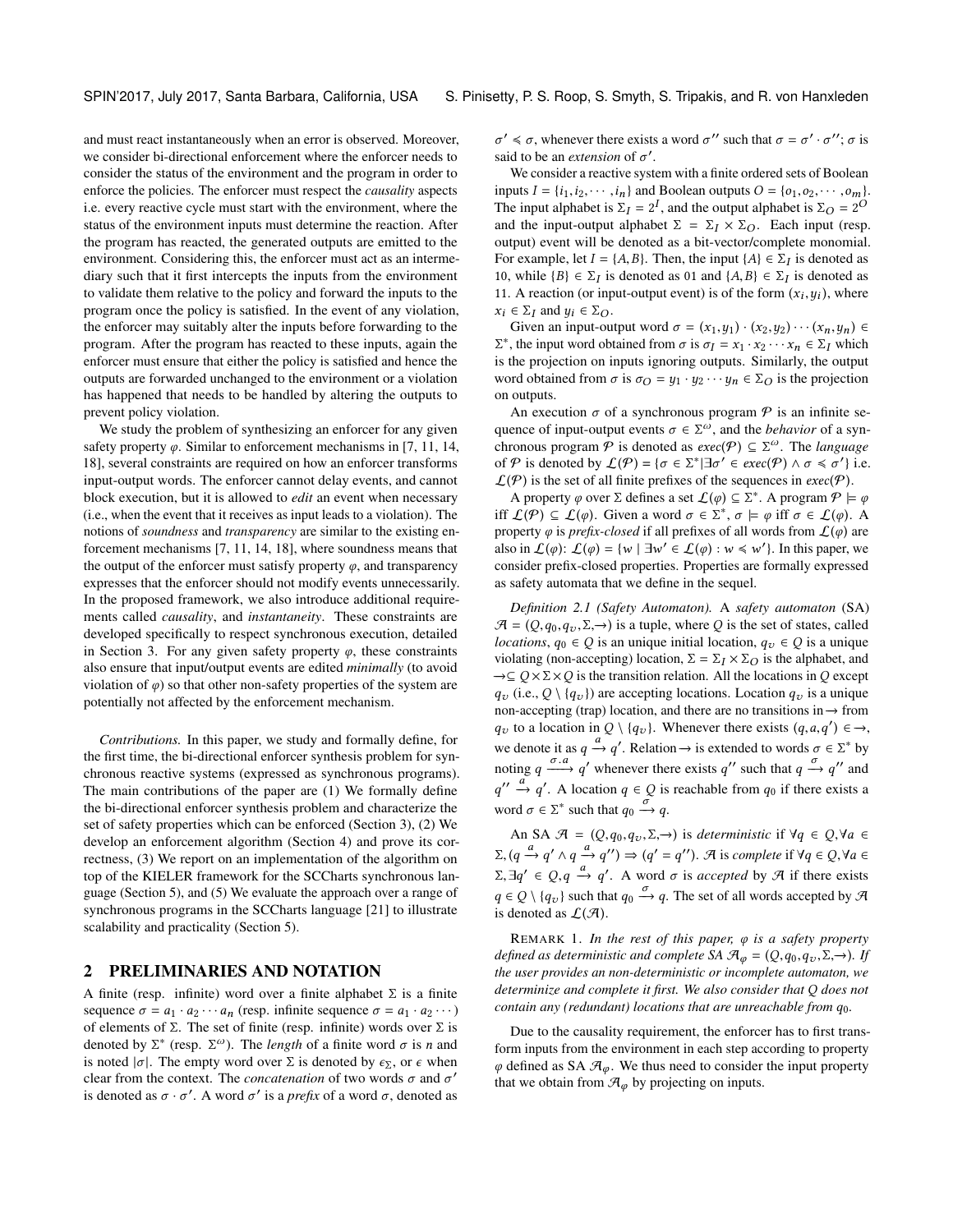<span id="page-2-2"></span>*Definition 2.2 (Input SA*  $\mathcal{A}_{\varphi_I}$ *).* Given  $\varphi \subseteq \Sigma^*$ , defined as SA  $=$  (O  $\varphi \circ \varphi \circ \Sigma \to 0$ ) is ob  $\mathcal{A}_{\varphi} = (Q, q_0, q_v, \Sigma, \rightarrow)$ , input SA  $\mathcal{A}_{\varphi_I} = (Q, q_0, q_v, \Sigma_I, \rightarrow_I)$  is obtained from  $\mathcal{A}_{\varphi}$  by ignoring outputs on the transitions i.e. for every tained from  $\mathcal{A}_{\varphi}$  by ignoring outputs on the transitions, i.e., for every transition  $q \xrightarrow{(x,y)} q' \in \rightarrow$  where  $(x,y) \in \Sigma$ , there is a transition  $q \xrightarrow{x} q' \in \rightarrow_I$ , where  $x \in \Sigma_I$ .  $\mathcal{L}(\mathcal{A}_{\varphi_I})$  is denoted as  $\varphi_I \subseteq \Sigma_I^*$ .

<span id="page-2-8"></span>I *Example 2.3 (Example property defined as SA and its input SA).* Let  $I = \{A, B\}$  and  $O = \{R\}$ . Consider the following property:  $S_1$ *: "A and B cannot happen simultaneously, and also B and R cannot happen simultaneously"*. The safety automaton in Figure [2a](#page-3-0) defines property  $S_1$ . Figure [2b](#page-3-1) presents the input SA for the SA in Figure [2a](#page-3-0) defining property  $S_1$ . Though the SA  $\mathcal{A}_{\varphi}$  is deterministic, the input SA  $\mathcal{A}_{\varphi_I}$  might be non-deterministic as is the case in Figure [2b.](#page-3-1)

<span id="page-2-1"></span>LEMMA 2.4. Let  $\mathcal{A}_{\varphi_I} = (Q, q_0, q_v, \Sigma_I, \rightarrow_I)$  be the input automa-<br>*i* obtained from  $\mathcal{A}_{\varphi_I} = (Q, q_0, q_v, \Sigma_I, \rightarrow_I)$  We have the following *ton obtained from*  $\mathcal{A}_{\varphi} = (Q, q_0, q_\nu, \Sigma, \rightarrow)$ *. We have the following properties:*

$$
1 \ \forall (x, y) \in \Sigma, \forall q, q' \in Q : q \xrightarrow{(x, y)} q' \Rightarrow q \xrightarrow{x} I q'.
$$
  

$$
2 \ \forall x \in \Sigma_I, \forall q, q' \in Q : q \xrightarrow{x} I q' \Rightarrow \exists y \in \Sigma_O : q \xrightarrow{(x, y)} q'.
$$

Intuitively, property 1 of Lemma [2.4](#page-2-1) states that if there is a transition from state  $q \in Q$  to state  $q' \in Q$  upon input-output event  $(x, y) \in \Sigma$  in the automaton  $\mathcal{F}_q$  then there is also a transition from  $(x,y) \in \Sigma$  in the automaton  $\mathcal{A}_{\omega}$ , then there is also a transition from state q to state q' in the input automaton  $\mathcal{A}_{\varphi_I}$  upon the input event  $x \in \Sigma$ . Property 2 of I emma 2.4 states that if there is a transition  $x \in \Sigma_I$ . Property 2 of Lemma [2.4](#page-2-1) states that if there is a transition<br>from state  $a \in \Omega$  to state  $a' \in \Omega$  upon input event  $x \in \Sigma_I$ , then there from state  $q \in Q$  to state  $q' \in Q$  upon input event  $x \in \Sigma_I$ , then there certainly exists an output event  $u \in \Sigma \cap S$  is a transition from certainly exists an output event  $y \in \Sigma_O$  s.t. there is a transition from state q to state q' upon event  $(x, y)$  in the automaton  $\mathcal{A}_{\varphi}$ . Lemma [2.4](#page-2-1)<br>immediately follows from Definitions 2.1 and 2.2 immediately follows from Definitions [2.1](#page-1-0) and [2.2.](#page-2-2)

<span id="page-2-10"></span>2.0.1 Edit Functions. Consider property  $\varphi \subseteq \Sigma^*$ , defined as SA  $\mathcal{A}_{\varphi} = (Q, q_0, q_v, \Sigma, \rightarrow)$ , and SA  $\mathcal{A}_{\varphi_I} = (Q, q_0, q_v, \Sigma_I, \rightarrow_I)$  obtained from  $\mathcal{A}_{\varphi}$  by projecting on inputs. We introduce edit (resp. tained from  $\mathcal{A}_{\varphi}$  by projecting on inputs. We introduce edit $\varphi$ <sub>l</sub> (resp. edit) editO<sub> $\varphi$ </sub>), that the enforcer uses for editing input (resp. output) events (when necessary), according to input property  $\varphi_I$  (resp. property φ).

• edit $\lbrack \phi_1(\sigma_I) \rbrack$ : Given  $\sigma_I \in \sum_I^*$ , edit $\lbrack \phi_1(\sigma_I) \rbrack$  is the set of input events  $\chi$  in  $\sum_I$ , such that the word obtained by extending  $\sigma_X$  with x satisfies  $x$  in  $\Sigma_I$  such that the word obtained by extending  $\sigma_I$  with x satisfies property  $\varphi_I$ . Formally,

$$
\mathsf{editl}_{\varphi_1}(\sigma_I) = \{x \in \Sigma_I : \sigma_I \cdot x \models \varphi_I\}.
$$

Considering the SA  $\mathcal{A}_{\varphi_I} = (Q, q_0, q_v, \Sigma_I, \rightarrow_I)$ , the set of events in  $\Sigma$ , that allow to reach a state in  $Q \setminus \{a_1\}$  from a state  $a \in Q \setminus \{a_1\}$  $\Sigma_I$  that allow to reach a state in  $Q \setminus \{q_v\}$  from a state  $q \in Q \setminus \{q_v\}$ is defined as:

$$
\mathsf{editl}_{\mathcal{A}_{\varphi_1}}(q) = \{x \in \Sigma_I : q \xrightarrow{x} I q' \wedge q' \neq q_v\}.
$$

For example, consider the SA in Figure [2b](#page-3-1) obtained from the SA in Figure [2a](#page-3-0) by ignoring outputs. Let  $\sigma = (10,0) \cdot (01,1)$ , and thus  $\sigma_I = 10 \cdot 01$ . Then, editl<sub> $\varphi_I(\sigma_I) = \Sigma_I \setminus \{11\}$ . Also,  $q_0 \xrightarrow{10 \cdot 01} q_0$ ,</sub> and editl  $\mathcal{A}_{\varphi_1}(q_0) = \Sigma_I \setminus \{11\}.$ 

If editl  $\mathcal{A}_{\varphi_1}(q)$  is non-empty, then nondet-editl  $\mathcal{A}_{\varphi_1}(q)$  returns an element (chosen non-deterministically) from edit $\mathcal{A}_{\varphi_1}(q)$ , and<br>is undefined if editionally is ampty. is undefined if editl  $\mathcal{A}_{\varphi_1}(q)$  is empty.

• editO<sub>φ</sub>( $\sigma$ ,x): Given an input-output word  $\sigma \in \Sigma^*$  and an input<br>event  $x \in \Sigma^*$  editO<sub>t</sub> ( $\sigma$ x) is the set of output events u.in  $\Sigma \circ s$  t event  $x \in \Sigma_I$ , edit $O_\varphi(\sigma, x)$  is the set of output events y in  $\Sigma_O$  s.t.<br>the input-output word obtained by extending  $\sigma$  with  $(x, y)$  satisfies the input-output word obtained by extending  $\sigma$  with  $(x, y)$  satisfies

property  $\varphi$ . Formally,

$$
editO_{\varphi}(\sigma, x) = \{ y \in \Sigma_O : \sigma \cdot (x, y) \models \varphi \}.
$$

Considering the automaton  $\mathcal{A}_{\varphi} = (Q, q_0, q_v, \Sigma, \rightarrow)$  defining prop-<br>erty  $\varphi$  and an input event  $x \in \Sigma_x$  the set of output events  $u$  in  $\Sigma_{\Omega}$ erty  $\varphi$ , and an input event  $x \in \Sigma_I$ , the set of output events y in  $\Sigma_O$ <br>that allow to reach a state in  $O \setminus \{a_1\}$  from a state  $a \in O \setminus \{a_1\}$ that allow to reach a state in  $Q \setminus \{q_v\}$  from a state  $q \in Q \setminus \{q_v\}$ with  $(x, y)$  is defined as:

$$
\text{editO}_{\mathcal{A}_{\varphi}}(q, x) = \{y \in \Sigma_O : q \xrightarrow{(x, y)} q' \wedge q' \neq q_v\}.
$$

For example, consider property  $S_1$  defined by the automaton in<br>Figure 23. We have editO  $\pi_{\epsilon}(q_2, 01) = 10$ Figure [2a.](#page-3-0) We have edit  $\mathcal{A}_{\varphi}(q_0, 01) = \{0\}$ .

If edit $O_{\mathcal{A}_{\varphi}}(q, x)$  is non-empty, then nondet-edit $O_{\mathcal{A}_{\varphi}}(q, x)$ <br>ure an element (chosen non-deterministically) from edit $O_{\mathcal{A}_{\varphi}}(q, x)$ returns an element (chosen non-deterministically) from editO  $\mathcal{A}_{\varphi}(q, x)$ , and is undefined if edit $O_{\mathcal{A}_{\varphi}}(q,x)$  is empty.

## <span id="page-2-0"></span>3 PROBLEM DEFINITION

In this section, we formalize the RE problem for synchronous programs. In the setting we consider, as illustrated in Figure [1,](#page-0-0) an enforcer monitors and corrects both inputs and outputs of a synchronous program according to a given safety property  $\varphi \subseteq \Sigma^*$ . We assume that the "black-box" synchronous program may be invoked assume that the "black-box" synchronous program may be invoked through a special function call called ptick, which is invoked exactly once during each reaction / synchronous step. Formally, ptick is a function from  $\Sigma_I$  to  $\Sigma_O$  that takes a bit vector  $x \in \Sigma_I$  and returns a bit vector  $u \in \Sigma_O$ bit vector  $y \in \Sigma_O$ .

An enforcer for a property  $\varphi$  can only edit an input-output event when necessary, and it cannot block, delay or suppress events. Let us recall the two functions edit $\mu_{\rho_1}$  and editO<sub> $\varphi$ </sub> that were introduced in<br>Section 2 that the enforcer for a uses to edit the current input (respectively) Section [2](#page-1-1) that the enforcer for  $\varphi$  uses to edit the current input (respectively output) event according to the property  $\varphi$ . At an abstract level, an enforcer can be seen as a function that transforms input-output words. An enforcement function for a given property  $\varphi$  takes as input an input-output word over  $\Sigma$  and outputs an input-output word over Σ that belongs to  $\varphi$ .

<span id="page-2-9"></span>*Definition 3.1 (Enforcer for*  $\varphi$ *).* Given property  $\varphi \subseteq \Sigma^*$ , an *en-*<br>*cer* for  $\varphi$  is a function  $F \to \Sigma^* \to \Sigma^*$  satisfying the following *forcer* for  $\varphi$  is a function  $E_{\varphi} : \Sigma^* \to \Sigma^*$  satisfying the following constraints: constraints:

Soundness

$$
\forall \sigma \in \Sigma^* : E_{\varphi}(\sigma) \models \varphi. \tag{Snd}
$$

<span id="page-2-7"></span><span id="page-2-6"></span><span id="page-2-5"></span><span id="page-2-4"></span><span id="page-2-3"></span>). (Mono)

Instantaneity

**Monotonicity** 

$$
\forall \sigma, \sigma' \in \Sigma^* : \sigma \leq \sigma' \Rightarrow E_{\varphi}(\sigma) \leq E_{\varphi}(\sigma'). \tag{Mono}
$$

$$
\forall \sigma \in \Sigma^* : |\sigma| = |E_{\varphi}(\sigma)|. \tag{Inst}
$$

**Transparency** 

$$
\forall \sigma \in \Sigma^*, \forall x \in \Sigma_I, \forall y \in \Sigma_O :
$$
  
\n
$$
E_{\varphi}(\sigma) \cdot (x, y) \models \varphi \Rightarrow E_{\varphi}(\sigma \cdot (x, y)) = E_{\varphi}(\sigma) \cdot (x, y).
$$
 (Tr)

**Causality** 

$$
\forall \sigma \in \Sigma^*, \forall x \in \Sigma_I, \forall y \in \Sigma_O, \exists x' \in editl_{\varphi_1}(E_{\varphi}(\sigma)_I),
$$
  
\n
$$
\exists y' \in editO_{\varphi}(E_{\varphi}(\sigma), x') : E_{\varphi}(\sigma \cdot (x, y)) = E_{\varphi}(\sigma) \cdot (x', y').
$$
\n(Cau)

The input-output sequence released as output by the enforcer upon reading the input-output sequence  $\sigma$  is  $E_{\varphi}(\sigma)$ , and  $E_{\varphi}(\sigma)_{I} \in \sum_{i=1}^{k}$ <br>is the projection on the inputs. Note editl  $(E_{\varphi}(\sigma))$  returns a is the projection on the inputs. Note, editl<sub> $\varphi_1(E_{\varphi}(\sigma))$ </sub> returns a<br>set of input events in  $\Sigma_{\Sigma}$  s t. E. ( $\sigma$ ), (which is the projection of set of input events in  $\Sigma_I$ , s.t.  $E_\varphi(\sigma)_I$  (which is the projection of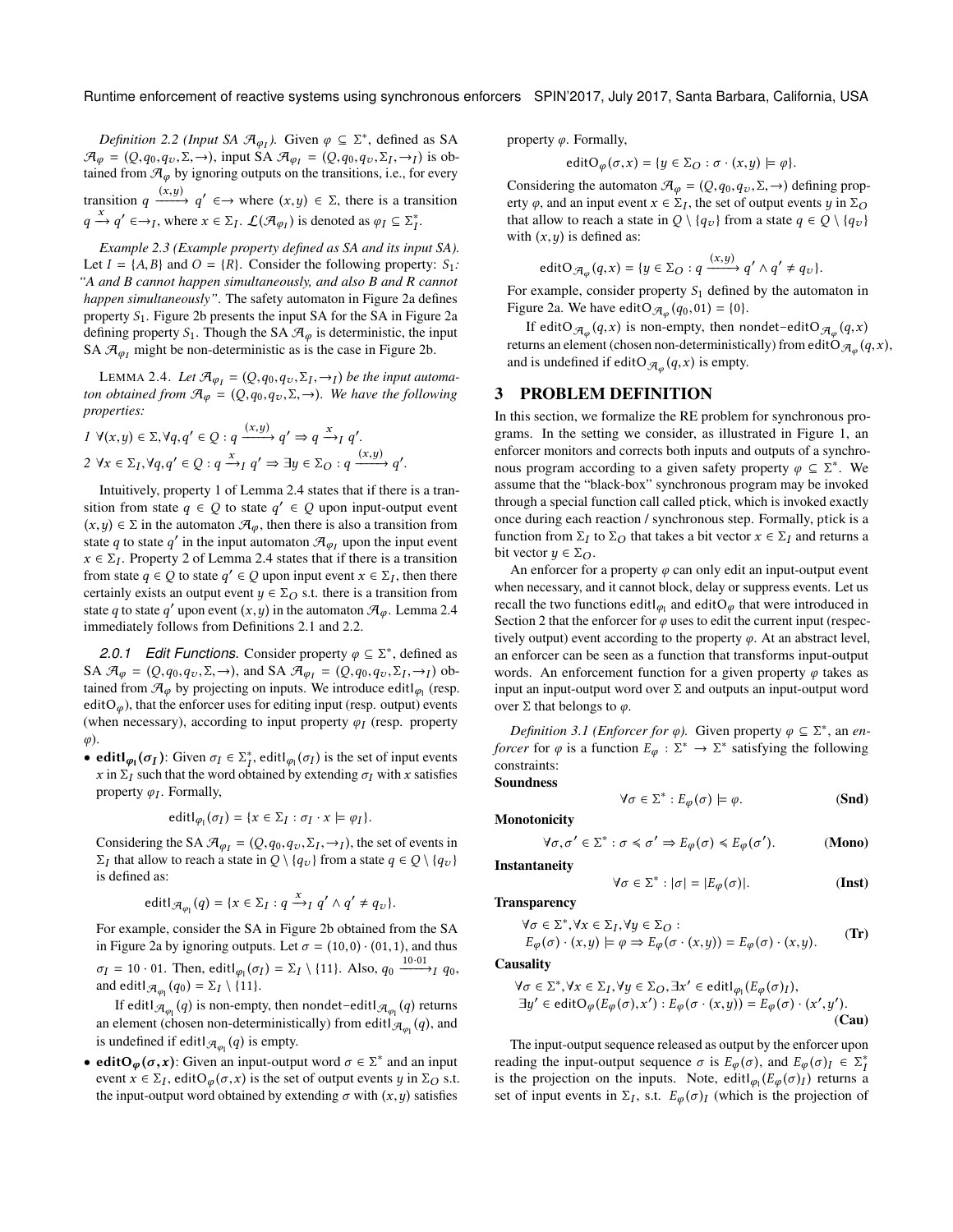<span id="page-3-0"></span>

Figure 2: SA (left), and its input SA (right).

input-output word  $E_{\varphi}(\sigma)$  to the input alphabet) followed by any event in edit $\left[ \varphi_1(E_{\varphi}(\sigma)) \right]$  satisfies  $\varphi_1$ . edit $O_{\varphi}(E_{\varphi}(\sigma), x')$  returns a set of output events in  $\Sigma \circ s$ , if for any event u.in edit $O_{\varphi}(E_{\varphi}(\sigma), x')$ set of output events in  $\Sigma_O$ , s.t. for any event y in editO<sub> $\varphi$ </sub> $(E_{\varphi}(\sigma), x')$ ,<br> $E_{\varphi}(\sigma), (x', u)$  satisfies  $\varphi$  $E_{\varphi}(\sigma) \cdot (x', y)$  satisfies  $\varphi$ .

- Soundness ([Snd](#page-2-3)) means that for any word  $\sigma \in \Sigma^*$ , the output of the enforcer  $F(\sigma)$  must satisfy  $\sigma$ the enforcer  $E_{\varphi}(\sigma)$  must satisfy  $\varphi$ .
- [Mono](#page-2-4)tonicity (Mono) expresses that the output of the enforcer for an extended word  $\sigma'$  of a word  $\sigma$ , extends the output produced<br>by the enforcer for  $\sigma$ . The monotonicity constraint means that the by the enforcer for  $\sigma$ . The monotonicity constraint means that the enforcer cannot undo what is already released as output.
- [Inst](#page-2-5)antainety (Inst) expresses that for any given input-output word  $\sigma$  as input to the enforcer, the output of the enforcer  $E_{\varphi}(\sigma)$  should contain exactly the same number of events that are in  $\sigma$  (i.e.,  $E_{\varphi}$ ) is length-preserving). This means that the enforcer cannot delay, insert and suppress events. Whenever the enforcer receives a new event, it has to react instantaneously and has to produce an output event immediately.
- [Tr](#page-2-6)ansparency (Tr) expresses that for any given word  $\sigma$  and any event  $(x, y)$ , if the output of the enforcer for  $\sigma$  (i.e.,  $E_{\varphi}(\sigma)$ ) followed by the event  $(x, y)$  satisfies the property  $\varphi$  (i.e.,  $E_{\varphi}(\sigma)$ .  $(x, y) \models \varphi$ , then the output that the enforcer produces for input  $\sigma \cdot (x, y)$  will be  $E_{\varphi}(\sigma) \cdot (x, y)$ . This means that the enforcer makes no change when no change is needed in order to satisfy the property  $\varphi$ .
- [Cau](#page-2-7)sality (Cau) expresses that for every input-output event  $(x, y)$ the enforcer produces input-output event  $(x', y')$  where the en-<br>forcer first processes the input part x, to produce the transformed forcer first processes the input part x, to produce the transformed<br>input  $x'$  according to property a using edit. The enforcer later input x' according to property  $\varphi$  using edit $I_{\varphi_1}$ . The enforcer later reads and transforms output  $y \in \Sigma_O$  which is the output of the program after invoking function ptick with the transformed input ', to produce the transformed output y' using editO<sub> $\varphi$ </sub>.

<span id="page-3-5"></span>x REMARK 2. *Let*  $E_{\varphi}(\sigma)$  *be the input-output sequence released as output by the enforcer for* φ *after reading input-output sequence*  $\sigma \in \Sigma^*$ *. Upon reading a new event*  $(x, y)$ *, if what has been already*<br>computed as output by the enforcer  $F(\sigma)$  followed by  $(x, y)$  does *computed as output by the enforcer*  $E_{\varphi}(\sigma)$  *followed by*  $(x, y)$  *does not allow to satisfy the property* φ*, then the enforcer edits* (x,y) *using functions* editl<sub> $\varphi_1$ </sub> and editO<sub> $\varphi$ </sub>. When the current event  $(x, y)$  has to be edited note that there may be several possible solutions. For *be edited, note that there may be several possible solutions. For example, consider the property*  $S_1$  *introduced in Example* [2.3.](#page-2-8) Let  $\sigma = (10,1) \cdot (01,0)$ *, and the output of the enforcer after processing* <sup>σ</sup> *will be* <sup>E</sup>φ (<sup>σ</sup> ) <sup>=</sup> (10,1) · (01,0)*. Let the new event be* (11,0)*, and*  $E_{\varphi}(\sigma) \cdot (11,0) \not\models \varphi$ , and the enforcer has to edit the new event (11,0). *Note that*  $E_{\varphi}(\sigma)I = 10 \cdot 01$ *, and* edit $\varphi_1(10 \cdot 01) = \{00, 01, 10\}$  *and* the enforcer can choose any element from edit (10, 01) as the *the enforcer can choose any element from*  $editl_{\varphi_1}(10 \cdot 01)$  *as the*<br>transformed input *transformed input.*

REMARK 3 (ENFORCING BI-DIRECTIONAL PROPERTIES). *By considering two uni-directional enforcers, where one enforcer checks*

<span id="page-3-1"></span>*and transforms inputs from the environment to the program and another enforcer checks and transforms outputs from the program to the environment, bi-directional properties cannot be enforced. For* example, bi-directional properties such as the property  $S_1$  intro*duced in Example [2.3](#page-2-8) cannot be enforced using two uni-directional enforcers.*

REMARK 4 (WHEN THE INPUT WORD PROVIDED TO THE EN-FORCER SATISFIES φ). *Constraint* [Tr'](#page-3-2) *expresses that when any input-output word*  $\sigma \in \Sigma^*$  *provided as input to the enforcer satisfies*<br>*the property*  $\sigma$ *, then the enforcer will not edit any event and will the property* φ*, then the enforcer will not edit any event and will output*  $\sigma$  *(i.e.,*  $E_{\varphi}(\sigma) = \sigma$ *).* 

<span id="page-3-2"></span>
$$
\forall \sigma \in \Sigma^* : E_{\varphi}(\sigma) \models \varphi \Rightarrow E_{\varphi}(\sigma) = \sigma.
$$
 (Tr')

<span id="page-3-3"></span>LEMMA 3.2.  $Tr \Rightarrow Tr'$  $Tr \Rightarrow Tr'$  $Tr \Rightarrow Tr'$ .

*Lemma [3.2](#page-3-3) shows that* [Tr'](#page-3-2) *is a consequence of constraint* [Tr](#page-2-6)*. For*  $any \varphi$ , for any  $\sigma \in \Sigma^*$ , proof of this lemma is straightforward using<br>*induction* on  $\sigma$ *induction on* σ*.*

<span id="page-3-4"></span>

|                                                                       | $E_{\omega}(\sigma)$  | Tr | Tr' |  |  |  |
|-----------------------------------------------------------------------|-----------------------|----|-----|--|--|--|
| (10,1)                                                                | (10, 1)               |    |     |  |  |  |
| $(10,1) \cdot (11,1)$                                                 | $(10,1) \cdot (10,1)$ |    |     |  |  |  |
| $(10,1) \cdot (11,1) \cdot (01,0)$ $(10,1) \cdot (10,1) \cdot (10,0)$ |                       |    |     |  |  |  |
| Tahle 1: Fvamnle: Tr Vs Tr'                                           |                       |    |     |  |  |  |

Table 1: Example: [Tr](#page-2-6) Vs. [Tr'](#page-3-2)

*Example 3.3 (*[Tr](#page-2-6) *is stronger than* [Tr'](#page-3-2)*).* Via this example, we illustrate that constraint [Tr](#page-2-6) is stronger than the alternative transparency constraint  $\text{Tr}^{\prime}$ . Let us consider the property  $S_1$  introduced in Example [2.3.](#page-2-8) In Table [1,](#page-3-4) first column denoted using  $\sigma$  shows input-output words, and the second column denoted using  $E_{\varphi}(\sigma)$ shows the output of the enforcer for  $\sigma$ , and the next two columns indicate whether  $E_{\varphi}(\sigma)$  satisfies constraints **[Tr](#page-2-6)** and **Tr**' respectively. We can see that there are situations where  $Tr'$  holds and  $Tr$  does not hold. When the enforcer reads the third event (01,0), if it edits this event to (10,0), then constraint [Tr'](#page-3-2) holds, and constraint [Tr](#page-2-6) does not hold since  $E_{\varphi}((10,1)\cdot(11,1))$  followed by the new event read (01,0) satisfies the property  $S_1$ , and it should not be edited by the enforcer according to constraint [Tr](#page-2-6).

*Definition 3.4 (Enforceability).* Let  $\varphi \subseteq \Sigma^*$  be a property. We that  $\varphi$  is enforceable iff an enforcer  $E$ , for  $\varphi$  exists according to say that  $\varphi$  is *enforceable* iff an enforcer  $E_{\varphi}$  for  $\varphi$  exists according to Definition [3.1.](#page-2-9)

Not all properties are enforceable, even if we restrict ourselves to prefix-closed safety properties, as the following example shows.

*Example 3.5 (Non-enforceable safety property).* We illustrate that not all prefix-closed safety properties are enforceable according to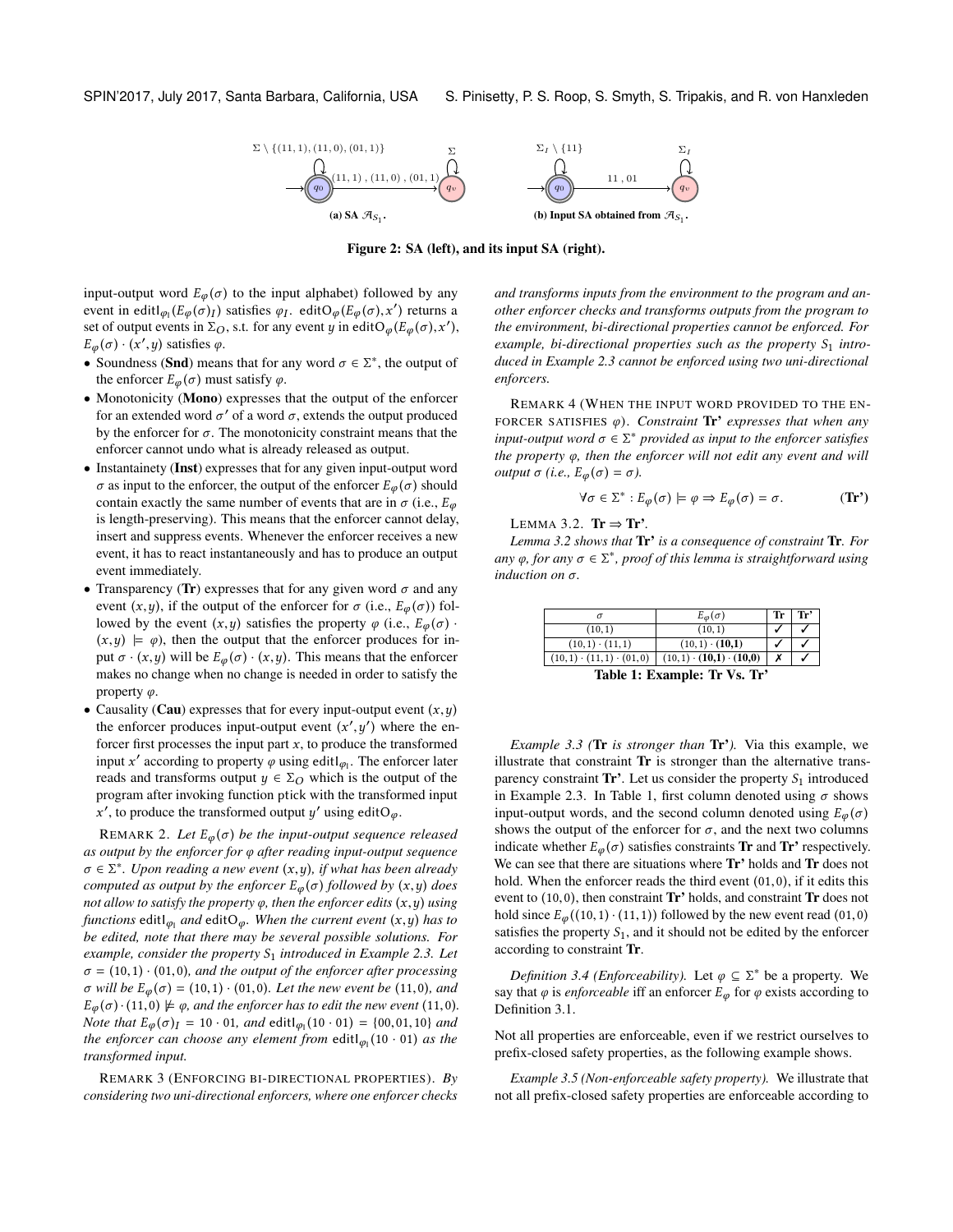Definition [3.1.](#page-2-9) Consider the automaton in Figure [3](#page-4-1) defining the property  $\varphi$  that we want to enforce, with  $I = \{A\}$ ,  $O = \{B\}$  and  $\Sigma = \Sigma_I \times \Sigma_O$ . Let the input-output sequence provided as input to the enforcer be  $\sigma = (1,1) \cdot (1,0)$ . When the enforcer reads the first event (1,1), it can output (1,1) (since every event in  $\Sigma$  from  $q_0$  leads to a non violating state  $q_1$ ).

<span id="page-4-1"></span>

Figure 3: A non-enforceable

safety property.

Note that from  $q_1$ , every event in  $\Sigma$  only leads to violating state  $q_v$ . Thus, when the second event (1,0) is read, every possible editing of this event will only lead to violation of the property. Upon reading the second event (1,0), releasing any event in  $\Sigma$  as output

will violate soundness, and if no event is released as output, then the instantianety constraint will be violated.

<span id="page-4-2"></span>THEOREM 3.6 (CONDITION FOR ENFORCEABILITY). *Consider a property*  $\varphi$  *defined as SA*  $\mathcal{A}_{\varphi} = (Q, q_0, q_\nu, \Sigma, \rightarrow)$ *. Property*  $\varphi$  *is enforceable iff the following condition holds:*

$$
\forall q \in Q, q \neq q_{\upsilon} \Rightarrow \exists (x, y) \in \Sigma : q \xrightarrow{(x, y)} q' \land q' \neq q_{\upsilon} \quad (\text{EnfCo})
$$

Proof of Theorem [3.6](#page-4-2) is given in Appendix [A,](#page-8-0) page [9.](#page-8-0) Note that given any property  $\varphi$  defined as SA  $\mathcal{A}_{\varphi} = (Q, q_0, q_v, \Sigma, \rightarrow)$ , it is straightforward to test whether  $\mathcal{A}_{\varphi}$  satisfies condition ([EnfCo](#page-4-3)).

REMARK 5 (TRANSFORMING A NON-ENFORCEABLE PROP-ERTY INTO AN ENFORCEABLE PROPERTY). *Some non-enforceable properties can be made enforceable by a transformation that excludes some behaviors from the property. We illustrate this with an example. Consider the property defined by the automaton in Figure [4a.](#page-5-0) This property is not enforceable for the following reason. Suppose that the first input-output event that the enforcer receives*  $i$ s (1,1)*.* Since there is a transition from  $q_0$  to  $q_2$  upon (1,1)*,* the *enforcer will take this transition (according to transparency constraint). Then, whatever may be the second event that the enforcer receives, note that*  $\text{edit}\varphi_1$  and  $\text{edit}\varphi_2$  will be empty, and there is no<br>way to correct the event and avoid reaching a . However we can *way to correct the event and avoid reaching*  $q_v$ *. However, we can transform this property into an enforceable property by excluding all the paths/behaviours that are problematic. In particular, we can remove state*  $q_2$  *from the automaton of Figure [4a](#page-5-0) and redirect the transition labeled*  $(1,1)$  *from*  $q_0$  *to*  $q_v$  *instead. This has the effect of removing the word* (1,1) *from the language accepted by this automaton. The resulting automaton (shown in Figure [4b\)](#page-5-1) that we obtain satisfies the condition for enforceability (*[EnfCo](#page-4-3)*) and therefore the resulting new property is enforceable. Note that transforming a nonenforceable property to an enforceable one is not always possible. For instance, the non-enforceable property of Figure [3](#page-4-1) cannot be transformed to an enforceable property.*

*Transformation of non-enforceable properties.* If a given safety property  $\varphi$  defined as automaton  $\mathcal{A}_{\varphi} = (Q, q_0, q_\nu, \Sigma, \rightarrow)$  does not satisfy the condition for enforceability ([EnfCo](#page-4-3)), then we can apply the following transformation process to check whether  $\mathcal{A}_{\varphi}$  can be transformed in to an enforceable property (by discarding some states in  $Q \setminus \{q_0\}$  in the automaton  $\mathcal{A}_{\varphi}$ ). We discuss the algorithm for transformation briefly.

- For every state  $q \in Q \setminus \{q_v\}$  if  $\forall (x, y) \in \Sigma, q \xrightarrow{(x,y)} q_v$ , then merge q with q (q is removed from the set of states Q and all the merge q with  $q_v$  (q is removed from the set of states Q and all the incoming transitions to  $q$  go to  $q_v$  instead).
- The transformation continues until one of the following two conditions hold:
	- only two states  $q_0$  and  $q_v$  remain in Q, i.e.,  $Q = \{q_0, q_v\}$  such that  $\forall (x, y) \in \Sigma, q_0 \xrightarrow{(x, y)} q_v$ . In this case, the algorithm returns that  $\mathcal{F}_v$  cannot be transformed into an enforceable property that  $\mathcal{A}_{\varphi}$  cannot be transformed into an enforceable property.
	- $Q \setminus \{q_0, q_v\}$  is non-empty, and there is no state in  $Q \setminus \{q_0, q_v\}$ , that has all its outgoing transitions to  $q_v$ . In this case, the algorithm returns the resulting transformed automaton which is an enforceable property. Let sub $(\mathcal{A}_{\varphi})$  be the transformed automaton. Note that  $\mathcal{L}(sub(\mathcal{A}_{\varphi})) \subseteq \mathcal{L}(\mathcal{A}_{\varphi}).$

Note that the transformation algorithm is complete i.e., if  $\mathcal{A}_{\varphi}$  can be transformed in to an enforceable property, then the transformation algorithm returns the transformed safety automaton sub( $\mathcal{A}_{\varphi}$ ). The algorithm excludes only problematic paths (behaviors) from  $\mathcal{A}_{\varphi}$ , and all good behaviors will be retained in sub $(\mathcal{A}_{\omega})$  (i.e., removal of behaviors is done minimally).

### <span id="page-4-3"></span><span id="page-4-0"></span>4 ALGORITHM

In this section, we provide an algorithm for implementing the bidirectional synchronous enforcement problem defined in Section [3.](#page-2-0) Let the SA  $\mathcal{A}_{\varphi} = (Q, q_0, q_v, \Sigma, \rightarrow)$  define the property  $\varphi$  that we want to enforce. SA  $\mathcal{A}_{\varphi I} = (Q, q_0, q_v, \Sigma_I, \rightarrow_I)$  is obtained from  $\mathcal{A}_{\varphi}$ <br>by projecting on inputs (see section 2.0.1) by projecting on inputs (see section [2.0.1\)](#page-2-10).

#### <span id="page-4-4"></span>Algorithm 1 Enforcer

<span id="page-4-10"></span><span id="page-4-8"></span><span id="page-4-6"></span>1:  $t \leftarrow 0$ 2:  $q \leftarrow q_0$ 3: while true do 4:  $x_t \leftarrow \text{read_in-chain}()$ <br>5: **if**  $\exists q' \in O : q \xrightarrow{x_t} q'$ 5: if  $\exists q' \in Q : q \xrightarrow{x_t} q' \wedge q' \neq q_v$  then 6: *x*<br>7: **else**  $\overline{t}_t \leftarrow x_t$ 8:  $x'_t$  (8)  $x'_t$  $\mathcal{C}_t' \leftarrow$  nondet–editl $\mathcal{A}_{\varphi_1}(q)$ 10:  $ptick(x'_t)$ 11:  $y_t \leftarrow \text{read-out-chain()}$ <br>12: **if**  $\exists q' \in Q : q \xrightarrow{(x'_t, y_t)}$ 12: **if**  $\exists q' \in Q : q \xrightarrow{(x'_t)}$  $\xrightarrow{(x'_t, y_t)} q' \wedge q' \neq q_v$  then 13:  $y$ <br>14: **else**  $\vec{y}_t \leftarrow y_t$ 15:  $y'_t$   $\stackrel{\frown}{ }$ <br>16: **end if**  $\mathcal{C}_t' \leftarrow$  nondet-editO $\mathcal{A}_{\varphi}(q, x_t')$ 17: release $((x_t', y_t'))$ 18:  $q \leftarrow q'$  where  $q \frac{(x'_t + y_0)}{q}$  $\frac{y}{t}, y'_t$  $\xrightarrow{(x'_t, y'_t)} q' \wedge q' \neq q_v$ 19:  $t \leftarrow t + 1$ <br>20: **end while** 

<span id="page-4-9"></span><span id="page-4-7"></span><span id="page-4-5"></span>We provide an online algorithm that requires automata  $A_{\varphi}$  and AφI the algorithm is triggered at every time step. We adapt the *reactive*  $A_{\varphi_I}$  as input. Algorithm [1](#page-4-4) is an infinite loop, and an iteration of *interface* that is used for linking the program to its adjoining environment by following the structure of the interface described in [\[2\]](#page-7-11).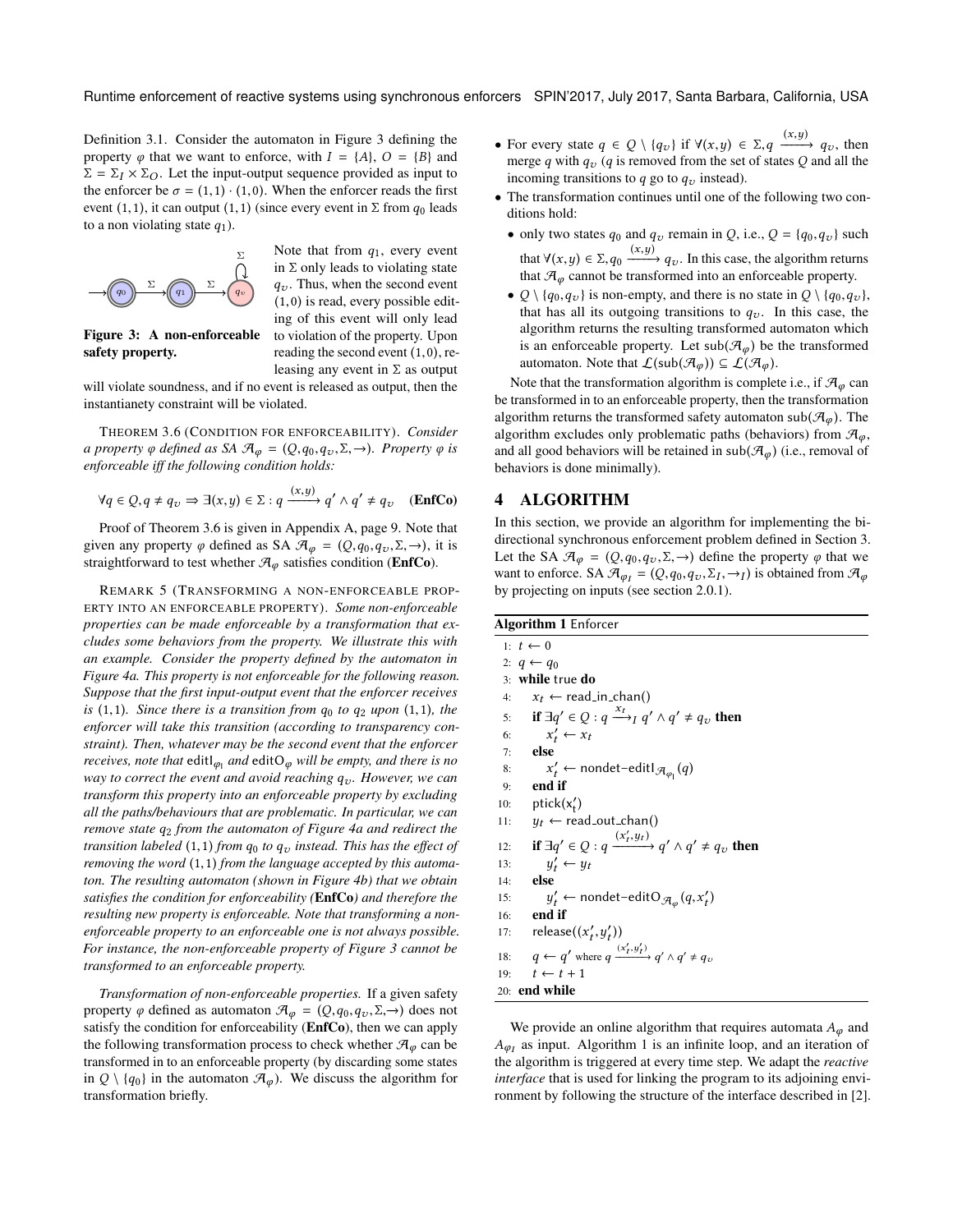<span id="page-5-0"></span>

Figure 4: A non-enforceable property transformed into an enforceable property.

We extend the interface by including the enforcer as an intermediary between the synchronous program and its adjoining environment.

In the algorithm shown below,  $t$  keeps track of the time-step (*tick*), initialized with 0. q keeps track of the current state of both the automata  $\mathcal{A}_{\varphi}$  and  $\mathcal{A}_{\varphi_I}$ . Recall that the automaton  $\mathcal{A}_{\varphi_I}$  that we obtain from the automaton  $\mathcal{A}_{\varphi_I}$  by projecting on inputs (see we obtain from the automaton  $\mathcal{A}_{\varphi}$  by projecting on inputs (see Section [2.0.1\)](#page-2-10) have identical structure, and the only difference is that the outputs are ignored on the transitions in the automaton  $\mathcal{A}_{\varphi I}$ .<br>Note that at the beginning of each iteration of the algorithm, the Note that at the beginning of each iteration of the algorithm, the current states of both the automata  $\mathcal{A}_{\varphi}$  and  $\mathcal{A}_{\varphi}$  are the same (where<br>both are initialized with  $\alpha_0$ ). At t if  $EOut \subseteq \sum_{i=1}^{\infty}$  is the input output both are initialized with  $q_0$ ). At t, if EOut  $\in \Sigma^*$  is the input-output sequence obtained by concatenating all the events released as output sequence obtained by concatenating all the events released as output by the enforcer until time  $t$ , then  $q$  corresponds to the state that we reach in the automaton  $\mathcal{A}_{\varphi}$  upon reading EOut. Similarly, if EOut  $\epsilon \geq \frac{1}{\epsilon}$  is the sequence obtained by projecting on  $x'_i s$  from<br>EOut *a* also corresponds to the state that we reach in the automator EOut, q also corresponds to the state that we reach in the automaton  $\mathcal{F}_{\text{other}}$  $\mathcal{A}_{\varphi_I}$  upon reading EOut<sub>1</sub>.<br>Eunctions road in chair

Functions read\_in\_chan (resp. read\_out\_chan) are functions corresponding to reading input (resp. output) channels, and function ptick corresponds to invoking the synchronous program. Function release takes an input-output event, and releases it as output of the enforcer.

Each iteration of the algorithm proceeds as follows: first all the input channels are read using function read in chan and the input event is assigned to  $x_t$ . Then the algorithm tests whether there exists<br>a transition in  $\rightarrow x$  from the current state q upon  $x_t$  to an accepting a transition in  $\rightarrow$ I from the current state q upon  $x_t$  to an accepting<br>state in  $\mathcal{F}$  . In case if this test succeeds, then it is not necessary to state in  $\mathcal{A}_{\varphi_I}$ . In case if this test succeeds, then it is not necessary to edit the input event  $x_i$ , and the transformed input  $x'$  is assigned  $x_i$ . edit the input event  $x_t$ , and the transformed input  $x_t'$  is assigned  $x_t$ .<br>Otherwise  $x_t'$  is assigned with the output of pondat-editl  $x_t(a)$ . Otherwise,  $x'_t$  is assigned with the output of nondet–editI $\mathcal{A}_{\varphi_1}(q)$ . Let us recall that nondet–edit $\mathcal{A}_{\varphi_1}(q)$  returns an input event that leads to an accepting state in  $\mathcal{A}_{\varphi_I}$  from q.<br>After transforming the input x, according

After transforming the input  $x_t$  according to  $\mathcal{A}_{\varphi_I}$ , the program is solved with the transformed input  $x'$  using function ptick. After invoked with the transformed input  $x'_t$  using function ptick. After-<br>wards all the output channels are read using function read out chan wards, all the output channels are read using function read\_out\_chan and the output event is assigned to  $y_t$ . Then the algorithm tests<br>whether there exists a transition in  $\rightarrow$  from the current state a upon whether there exists a transition in  $\rightarrow$  from the current state q upon  $(x'_t, y_t)$  to an accepting state in  $\mathcal{A}_{\varphi}$ . In case if this test succeeds, then<br>it is not necessary to edit the output event  $u_t$ , and the transformed  $x_i$  is not necessary to edit the output event  $y_t$ , and the transformed<br>tit is not necessary to edit the output event  $y_t$ , and the transformed output  $y'_t$  is assigned  $y_t$ . Otherwise,  $y'_t$  is assigned with the output of pondat-editO  $\pi$ ,  $(g, x')$  returns nondet–editO $\mathcal{A}_{\varphi}(q, x_t)$ . Note that nondet–editO $\mathcal{A}_{\varphi}(q, x_t')$  returns an output event  $y'_t$  such that  $(x'_t, y'_t)$  leads to an accepting  $\mathcal{F}_t$  from a  $, y$  $\chi$ ) leads to an accepting state in  $\mathcal{A}_{\varphi}$  from q.

<span id="page-5-1"></span>Before proceeding with the next iteration, current state  $q$  is updated to  $q'$  which is the state reached upon  $(x'_t, y'_t)$  from state q in<br>the automaton  $\mathcal{F}_t$  and the time-stap t is incremented. Note that if the automaton  $\mathcal{A}_{\varphi}$ , and the time-step t is incremented. Note that if there exists a transition  $q \frac{(x'_l + x'_l)(x'_l + x'_l)}{x'_l}$  $\frac{y'_t}{y'_t}$  $\overrightarrow{(x'_t, y'_t)}$   $q'$  in the SA  $\mathcal{A}_{\varphi}$ , then there also exists a transition  $q \frac{x'_t}{x_t}$  $\frac{x_t}{y}$  q' in the SA  $\mathcal{A}_{\varphi_I}$ . The current states of both the SA are always synchronized and the same at the beginning of each iteration of the algorithm.

<span id="page-5-3"></span>*Definition 4.1* ( $E^*_{\varphi}$ ). Consider an enforceable safety property  $\varphi$ . We define the function  $E^*_\varphi : \Sigma^* \to \Sigma^*$ , where  $\Sigma = \Sigma_I \times \Sigma_O$ , as follows. Let  $\sigma = (x_1, y_1) \cdots (x_k, y_k) \in \Sigma^*$  be a word received by Algorithm [1.](#page-4-4)<br>Then we let  $F^*(\sigma) = (x', y') \cdots (x', y')$  where  $(x', y')$  is the pair Then we let  $E^*_{\phi}(\sigma) = (x'_1, y'_1) \cdots (x'_k, y'_k)$ , where  $(x'_k, y'_k)$  is the pair of events output by Algorithm [1](#page-4-4) in Step [17,](#page-4-5) for  $t = 1, ..., k$ .

<span id="page-5-2"></span>THEOREM 4.2 (CORRECTNESS OF THE ENFORCEMENT AL-GORITHM). *Given any safety property* <sup>φ</sup> *defined as SA* <sup>A</sup>φ *that satisfies condition ([EnfCo](#page-4-3)), the function*  $E^*_{\varphi}$  *defined above is an enforcer for*  $\varphi$  *that is it satisfies (Snd)* (Tr) (Mono) (Inst) and *enforcer for* φ*, that is, it satisfies (*[Snd](#page-2-3)*), (*[Tr](#page-2-6)*), (*[Mono](#page-2-4)*), (*[Inst](#page-2-5)*), and (*[Cau](#page-2-7)*) constraints of Definition [3.1.](#page-2-9)*

Proof of Theorem [4.2](#page-5-2) is given in Appendix [A,](#page-8-0) page [9.](#page-8-0)

REMARK 6 (DETERMINISM OF THE ENFORCER). *Since we consider synchronous programs, the enforcer should be deterministic. Regarding determinism, note that though*  $\mathcal{A}_{\varphi}$  *is deterministic, the enforcer*  $E^*_{\varphi}$  may be non-deterministic, because when the received input x (resp. output u) does not lead to an accepting *received input* x *(resp. output* y*) does not lead to an accepting state from the current state* q *in*  $\mathcal{A}_{\varphi_1}$ , (resp.  $\mathcal{A}_{\varphi}$ ), *it is edited in step 8 (resp. step 15)* of the algorithm. Note that editl  $\pi$ , (a) *in step* [8](#page-4-6) (resp. step [15\)](#page-4-7) of the algorithm. Note that  $\text{edit1}_{\mathcal{A}_{\varphi_1}}(q)$ <br>(geep odit) = (a,x) where x 6 odit) = (a)) way contain word *(resp.* editO $\mathcal{A}_{\varphi}(q, x)$  *where*  $x \in$  editI $\mathcal{A}_{\varphi_1}(q)$ *), may contain more*<br>*than* one element as illustrated via an axample in Pamark 2, and *than one element as illustrated via an example in Remark [2,](#page-3-5) and*  $\mathsf{nondet-editl}_{\mathcal{A}_{\varphi_1}}$  *(resp.* nondet–edit $\mathsf{O}_{\mathcal{A}_{\varphi}}$ ) will choose one element *from the set* edit $|A_{\varphi_1}(resp. \text{edit} \Theta_{\varphi_0})$ . However, it is straightfor*ward to make the behavior deterministic by computing edit*  $\mathcal{A}_{\varphi_1}(q)$ <br>off line for all  $q \in \Omega \setminus \{q\}$ , and selecting one element randomly from *off-line for all*  $q \in Q \setminus \{q_v\}$ *, and selecting one element randomly from* editl $\mathcal{A}_{\varphi_1}(q)$  and remembering the selection for each q by storing<br>in a table with size  $|0|$ . Thus whenever in some state a and when *in a table with size* <sup>|</sup>Q|*. Thus, whenever in some state* q *and when the input read* x *does not lead to an accepting state from* q *(i.e, the condition tested in line [5](#page-4-8) evaluates to false), in step [8](#page-4-6) we check the element corresponding to the state* q *from the table and assign it to can compute* editO $\mathcal{A}_{\varphi}$  ( $\mathcal{A}$ x) *off-line, select one element randomly*<br>and stars the selection in a table with size  $|O \times \Sigma|$ . Thus whenever *o*. Similarly, for event  $q \in Q \setminus \{q_v\}$ , and for all  $x \in \text{edit} \cup \mathcal{A}_{\varphi_1}(q)$ , we are assumed adit  $Q \setminus \{q_v\}$  of line, as least one algoret use down *and store the selection in a table with size*  $|Q \times \Sigma_I|$ *. Thus, whenever* in some state a when  $(x', y)$  (where  $x'$  is the transformed input and *in some state*  $q$ *, when*  $(x', y)$  *(where*  $x'$  *is the transformed input and*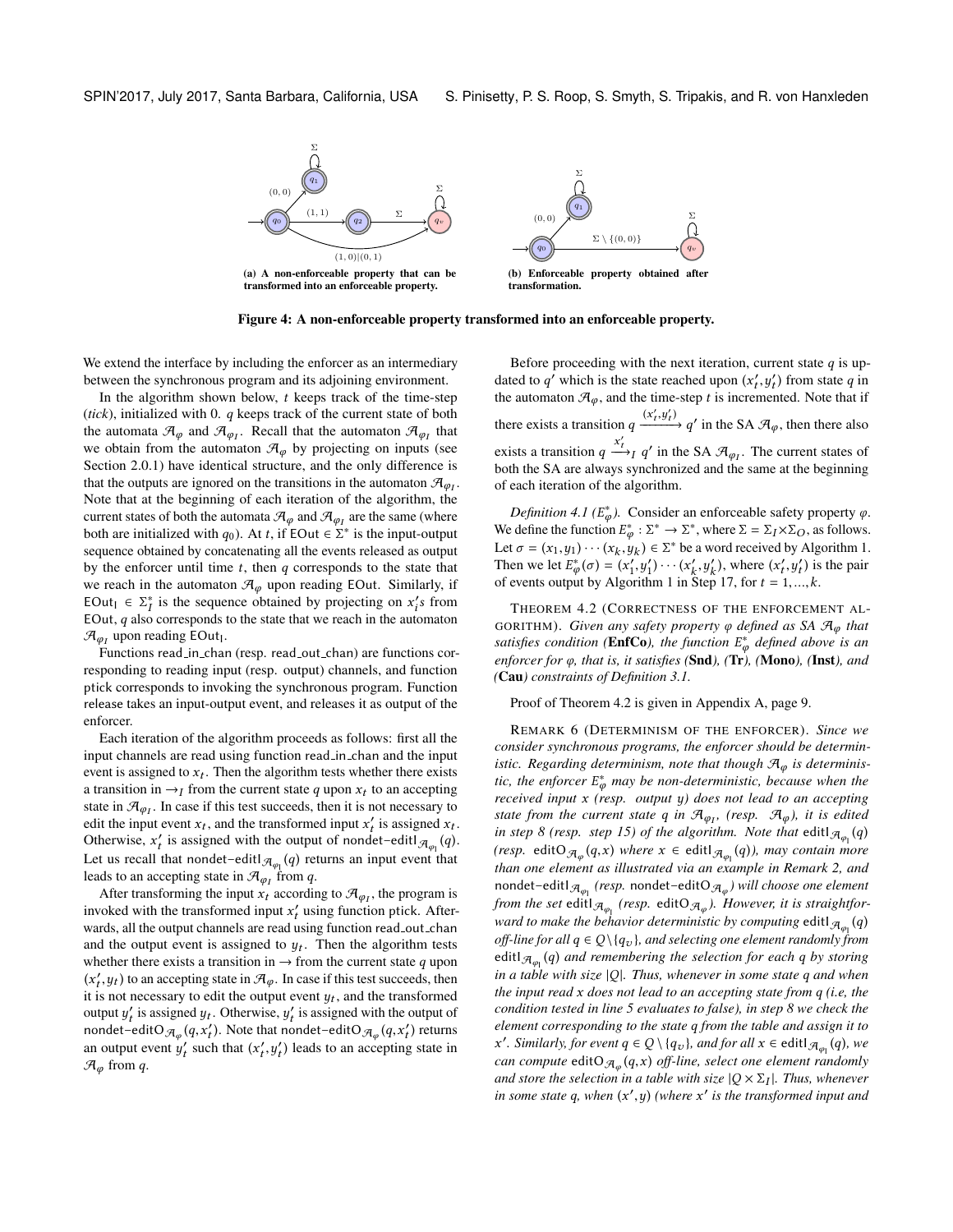y *is the output read) does not lead to an accepting state, in step [15](#page-4-7) we check the element corresponding to*  $(q, x')$  *from the table and assign it to u'* assign it to  $y'$ .

## <span id="page-6-0"></span>5 APPLICATION TO SCCHARTS

SCCharts is a Statechart dialect that has been designed for safetycritical systems and offers deterministic concurrency [\[21\]](#page-7-10). We implemented the algorithm presented in Section [4](#page-4-0) in an SCCharts compilation framework[1](#page-0-1) according to the *single-pass language-driven incremental compilation* approach [\[13\]](#page-7-12). Here, a safety automaton is automatically transformed into a synchronous enforcer using model-to-model transformations. The generated enforcer has three concurrent regions, one for reading and editing the inputs, one for invoking the tick function ptick with the edited inputs and a final one for processing and emitting the outputs. The three components exactly match the steps of the algorithm presented in Section [4.](#page-4-0)

Figure [5](#page-7-13) depicts the example safety automaton ABO SA in SC-Charts and the automatically generated Enforcer ABO Enf. In this example, A and B serve as input vector, whereas O is the only output. The automaton only has two states, the initial state  $q_0$  and the violation state  $q_v$ . The safety property says that A and B and also B and O may not be present at the same time.

In order to evaluate this implementation we used a series of models with increasing sizes as can be seen in Table [2.](#page-7-14) To generate the mean values we simulated every model 5 times with each run consisting of 1000 ticks. As inputs for each model, a random environment was created. The whole setup was executed for two cases. Firstly, the plain model was simulated within its environment. Secondly, the same environment was used to simulate the model again with an enforcer in between. The number of enforced properties (entry "# Properties" in Table [2\)](#page-7-14) range from 0 to 3 including properties that enforce inputs and also outputs (bi-directional properties). All experiments were conducted on an embedded system equipped with an 1 GHz ARM Cortex-A7 Dual-Core. Depending on the model size and the number of properties enforced, we see an increase of mean execution time between 12%-38% when simulating with an enforcer. Due to the netlist-based code generation of KIELER, there is a constant overhead because of the tick function call. Therefore, the overhead decreases percentage-wise with increasing model size. The Null model test measures the overhead of this black-box call with an enforcer with 0 safety properties. We observe a constant overhead of  $0.1\mu s$  here.

As a concrete case study, we selected a pacemaker based on [\[9\]](#page-7-15), which has been implemented in SCCharts. As second experiment we ran the Faulty Heart Model together with the Pacemaker. The results of the close-loop simulation can be seen in the last row of Table [2.](#page-7-14) Here, the Faulty Heart Model serves as environment for the Pacemaker and generates flawed pulse signals for the heart. We added an enforcer to the pacemaker to make sure that atrial and ventricular signals cannot occur simultaneously, which results in editing the input vector, and also that the pacemaker does not emit pace signals for both in return, which results in editing the

output vector. We observe a mean overhead of 12% when using the enforcer.

#### 6 RELATED WORK

Synthesizing enforcers from properties is an active area of research. Security automata proposed by Schneider [\[18\]](#page-7-4) focus on enforcement of safety properties, where the enforcer blocks the execution when it recognizes a sequence of actions that doses not satisfy the desired property. Edit automata (EA) [\[11\]](#page-7-2) allows the enforcer to correct the input sequence by suppressing and (or) inserting events, and the RE mechanisms proposed in [\[7,](#page-7-1) [14\]](#page-7-3) allows buffering events and releasing them upon observing a sequence that satisfies the desired property. Recently, compositionality of enforcers has been studied in [\[15\]](#page-7-19). These approaches focus on uni-directional RE.

Mandatory Result Automata (MRA) [\[6\]](#page-7-20) extended EA [\[11\]](#page-7-2), by considering bi-directional runtime enforcement. Compared to the other RE frameworks such as [\[7,](#page-7-1) [11,](#page-7-2) [14,](#page-7-3) [18\]](#page-7-4), in MRA the focus is on handling communication between two parties. However none of the above approaches are suitable for reactive systems since halting the program and delaying actions is not suitable. This is because for reactive systems the enforcer has to react instantaneously.

Our work is closely related to [\[5\]](#page-7-5), which introduces a framework to synthesize enforcers for reactive systems, called as *shields*, from a set of safety properties. In our work, we restrict to prefixclosed safety properties. The approach in [\[5\]](#page-7-5) seems to consider more than prefix-closed properties (where properties are expressed as automata), but not all regular properties. Also, the approach in [\[5\]](#page-7-5) has the notion of k-stabilization where the shield allows to deviate from the property for  $k$  consecutive steps whenever a property violation is unavoidable. If a second violation occurs within  $k$  steps, then the shield enters into a *fail-safe* mode, where it ensures only correctness. So, if two or more errors occur within k-steps, then the shield may generate outputs arbitrarily to satisfy the property being monitored by ignoring outputs from the system being monitored. In our approach, if the input given to the enforcer satisfies the property, then the enforcer does not modify any event. In case if a violation is noticed upon some event, the enforcer corrects it (to avoid violation), and continues to minimize deviation also for the future input events depending on the state of the enforcer and the received input event. Moreover, in [\[5\]](#page-7-5), the shield is uni-directional, where it observes inputs from the environment and outputs from the system (program), and transforms erroneous outputs. In our work, we consider bi-directional enforcement, as explained and illustrated in Fig. [1.](#page-0-0)

Our work is also superficially related to repair of reactive programs w.r.t a specification [\[20\]](#page-7-21), which deals with *white-box* programs. Contrary to [\[20\]](#page-7-21), in our work, we consider the system (synchronous program) to be a black-box, and we focus on synthesis of enforcers from properties.

## 7 CONCLUSIONS

Synchronous observers are used to express safety properties for synchronous programs, which may be verified either statically or during runtime. This paper extends observers by proposing the concept of runtime enforcers for synchronous programs. The property to be enforced is modeled as a safety automaton, which is syntactically like an observer (expressed as an automaton with a single violation state)

<sup>1</sup> <https://rtsys.informatik.uni-kiel.de/kieler>

<sup>&</sup>lt;sup>2</sup>ABRO from [\[4\]](#page-7-16), ABO from [\[21\]](#page-7-10), Reactor from [\[19\]](#page-7-17), Simple Heart Model and Pacemaker are remodeled SCCharts variants from [\[9\]](#page-7-15), Faulty Heart Model is a variant of the Simple Heart Model with deliberately flawed pulse signals, Traffic Light from [\[12\]](#page-7-18) (remodeled from Ptolemy Traffic Light)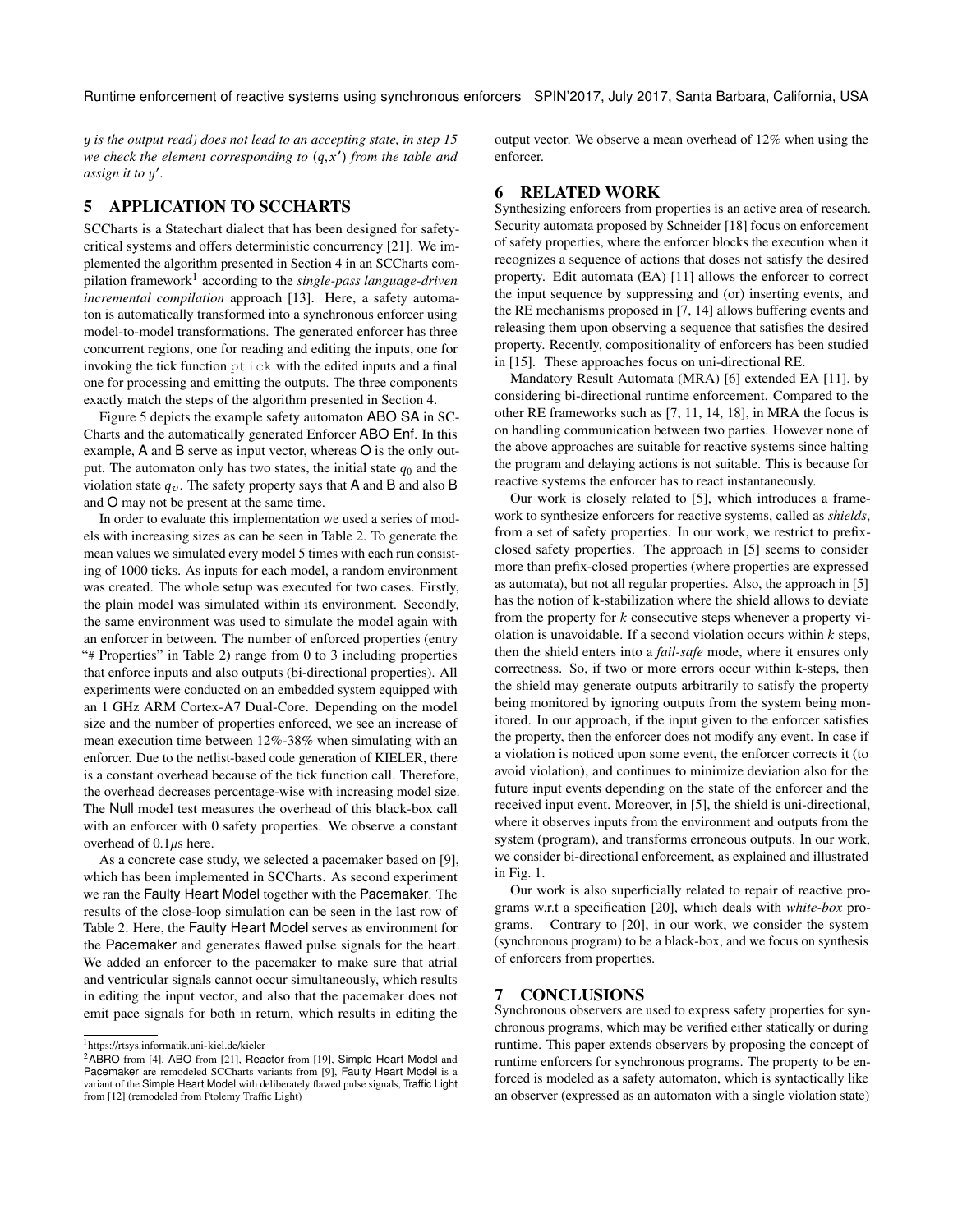<span id="page-7-13"></span>SPIN'2017, July 2017, Santa Barbara, California, USA S. Pinisetty, P. S. Roop, S. Smyth, S. Tripakis, and R. von Hanxleden



<span id="page-7-14"></span>Figure 5: Example safety automaton ABO in SCCharts (left) and its automatically generated enforcer (right).

| Examples <sup>2</sup>     | Tick (LoC) | # Properties   | Enf. $(LoC)$ | Time $(\mu s)$ | Time w/ Enf. $(\mu s)$ | Incr. $(\%)$ |
|---------------------------|------------|----------------|--------------|----------------|------------------------|--------------|
| Null                      | O          | $\theta$       | 0            | 0.654          | 0.752                  | 14.98        |
| ABRO                      | 23         |                | 21           | 1.208          | 1.565                  | 29.55        |
| ABO                       | 28         |                | 21           | 0.998          | 1.368                  | 37.10        |
| Reactor                   | 32         | 2              | 32           | 1.587          | 2.137                  | 34.61        |
| <b>Faulty Heart Model</b> | 43         | $\mathfrak{D}$ | 40           | 1.346          | 1.869                  | 38.85        |
| Simple Heart Model        | 76         | $\overline{2}$ | 40           | 2.175          | 2.825                  | 29.86        |
| <b>Traffic Light</b>      | 171        | 3              | 41           | 4.039          | 4.707                  | 16.53        |
| Pacemaker                 | 271        | $\overline{c}$ | 35           | 7.302          | 8.318                  | 13.91        |
| FHM + Pacemaker           | 314        | $\overline{c}$ | 35           | 9.195          | 10.306                 | 12.08        |

Table 2: Evaluation results.

referring to both inputs and outputs of the synchronous program. We formalise, for the first time, the runtime enforcement synthesis problem for synchronous reactive systems. We define enforceability conditions, provide an algorithm, and prove its correctness. The synthesised enforcer interacts with a black-box synchronous program and its adjoining environment to ensure that the property in question holds during program execution. We have implemented the proposed enforcer synthesis algorithm for the SCCharts synchronous language. We highlight the applicability of the proposed approach by enforcing policies over a synchronous pacemaker model. In the near future, we will consider several extensions, including enforcement with valued inputs and outputs (valued signals), non-safety properties, and distributed enforcement.

#### **REFERENCES**

- [1] Sidharta Andalam, Partha S Roop, Alain Girault, and Claus Traulsen. 2014. A predictable framework for safety-critical embedded systems. *IEEE Trans. Comput.* 63, 7 (2014), 1600–1612.
- <span id="page-7-11"></span>[2] Charles Andre, Frédéric Boulanger, and Alain Girault. 2001. Software implementation of synchronous programs. In *Application of Concurrency to System Design, 2001. Proceedings. 2001 International Conference on*. IEEE, 133–142.
- <span id="page-7-6"></span>[3] A. Benveniste, P. Caspi, S.A. Edwards, N. Halbwachs, P. Le Guernic, and R. de Simone. 2003. The synchronous languages 12 years later. *Proc. IEEE* 91, 1 (Jan 2003), 64–83. DOI:<http://dx.doi.org/10.1109/JPROC.2002.805826>
- <span id="page-7-16"></span>[4] Gérard Berry. 2000. The Esterel v5 Language Primer, Version v5\_91. Centre de Mathématiques Appliquées Ecole des Mines and INRIA, 06565 Sophia-Antipolis.
- <span id="page-7-5"></span>[5] Roderick Bloem, Bettina Könighofer, Robert Könighofer, and Chao Wang. 2015. Shield Synthesis: Runtime Enforcement for Reactive Systems. In *TACAS (LNCS)*, Vol. 9035. Springer.
- <span id="page-7-20"></span>[6] Egor Dolzhenko, Jay Ligatti, and Srikar Reddy. 2015. Modeling runtime enforcement with mandatory results automata. *Int. J. Inf. Sec.* 14, 1 (2015), 47–60.
- <span id="page-7-1"></span>[7] Yliès Falcone, Laurent Mounier, Jean-Claude Fernandez, and Jean-Luc Richier. 2011. Runtime enforcement monitors: composition, synthesis, and enforcement abilities. *FMSD* 38, 3 (2011), 223–262.
- <span id="page-7-7"></span>[8] Nicolas Halbwachs, Fabienne Lagnier, and Pascal Raymond. 1994. Synchronous observers and the verification of reactive systems. In *Algebraic Methodology and*

*Software Technology (AMAST'93)*. Springer, 83–96.

- <span id="page-7-15"></span>[9] Zhihao Jiang, Miroslav Pajic, Salar Moarref, Rajeev Alur, and Rahul Mangharam. 2012. Modeling and verification of a dual chamber implantable pacemaker. In *TACAS*. Springer, 188–203.
- <span id="page-7-0"></span>[10] Martin Leucker and Christian Schallhart. 2009. A Brief Account of Runtime Verification. *Journal of Logic and Algebraic Programming* 78, 5 (2009), 293–303.
- <span id="page-7-2"></span>[11] Jay Ligatti, Lujo Bauer, and David Walker. 2009. Run-Time Enforcement of Nonsafety Policies. *ACM Trans. Inf. Syst. Secur.* 12, 3, Article 19 (Jan. 2009), 19:1–19:41 pages.
- <span id="page-7-18"></span>[12] Christian Motika, Hauke Fuhrmann, Reinhard von Hanxleden, and Edward A. Lee. 2012. *Executing Domain-Specific Models in Eclipse*. Technical Report 1214. Christian-Albrechts-Universitat zu Kiel, Department of Computer Science. ISSN ¨ 2192-6247.
- <span id="page-7-12"></span>[13] Christian Motika, Steven Smyth, and Reinhard von Hanxleden. 2014. Compiling SCCharts–A Case-Study on Interactive Model-Based Compilation. In *ISoLA (LNCS)*, Vol. 8802. Corfu, Greece, 443–462.
- <span id="page-7-3"></span>[14] Srinivas Pinisetty, Yliès Falcone, Thierry Jéron, Hervé Marchand, Antoine Rollet, and Omer Nguena Timo. 2014. Runtime enforcement of timed properties revisited. *FMSD* 45, 3 (2014), 381-422. DOI:[http://dx.doi.org/10.1007/](http://dx.doi.org/10.1007/s10703-014-0215-y) [s10703-014-0215-y](http://dx.doi.org/10.1007/s10703-014-0215-y)
- <span id="page-7-19"></span>[15] Srinivas Pinisetty and Stavros Tripakis. 2016. Compositional Runtime Enforcement. In *NASA Formal Methods Symposium, NFM 2016, Minneapolis, MN, USA*. Springer, 82–99.
- <span id="page-7-8"></span>[16] Pascal Raymond, Xavier Nicollin, Nicolas Halbwachs, and Daniel Weber. 1998. Automatic testing of reactive systems. In *Real-Time Systems Symposium*. IEEE, 200–209.
- <span id="page-7-9"></span>[17] John Rushby. 2014. The versatile synchronous observer. In *Specification, Algebra, and Software*. Springer, 110–128.
- <span id="page-7-4"></span>[18] Fred B. Schneider. 2000. Enforceable security policies. *ACM Trans. Inf. Syst. Secur.* 3, 1 (2000), 30–50.
- <span id="page-7-17"></span>[19] Claus Traulsen, Torsten Amende, and Reinhard von Hanxleden. 2011. Compiling SyncCharts to Synchronous C. In *Proceedings of the Design, Automation and Test in Europe Conference (DATE'11)*. IEEE, Grenoble, France, 563–566.
- <span id="page-7-21"></span>[20] Christian von Essen and Barbara Jobstmann. 2013. *Program Repair without Regret*. Springer, Berlin, Heidelberg, 896–911. DOI:[http://dx.doi.org/10.1007/](http://dx.doi.org/10.1007/978-3-642-39799-8_64) [978-3-642-39799-8](http://dx.doi.org/10.1007/978-3-642-39799-8_64) 64
- <span id="page-7-10"></span>[21] Reinhard von Hanxleden, Björn Duderstadt, Christian Motika, Steven Smyth, Michael Mendler, Joaquín Aguado, Stephen Mercer, and Owen O'Brien. 2014. SCCharts: Sequentially Constructive Statecharts for Safety-critical Applications. In *PLDI*. ACM, NY, USA, 372–383.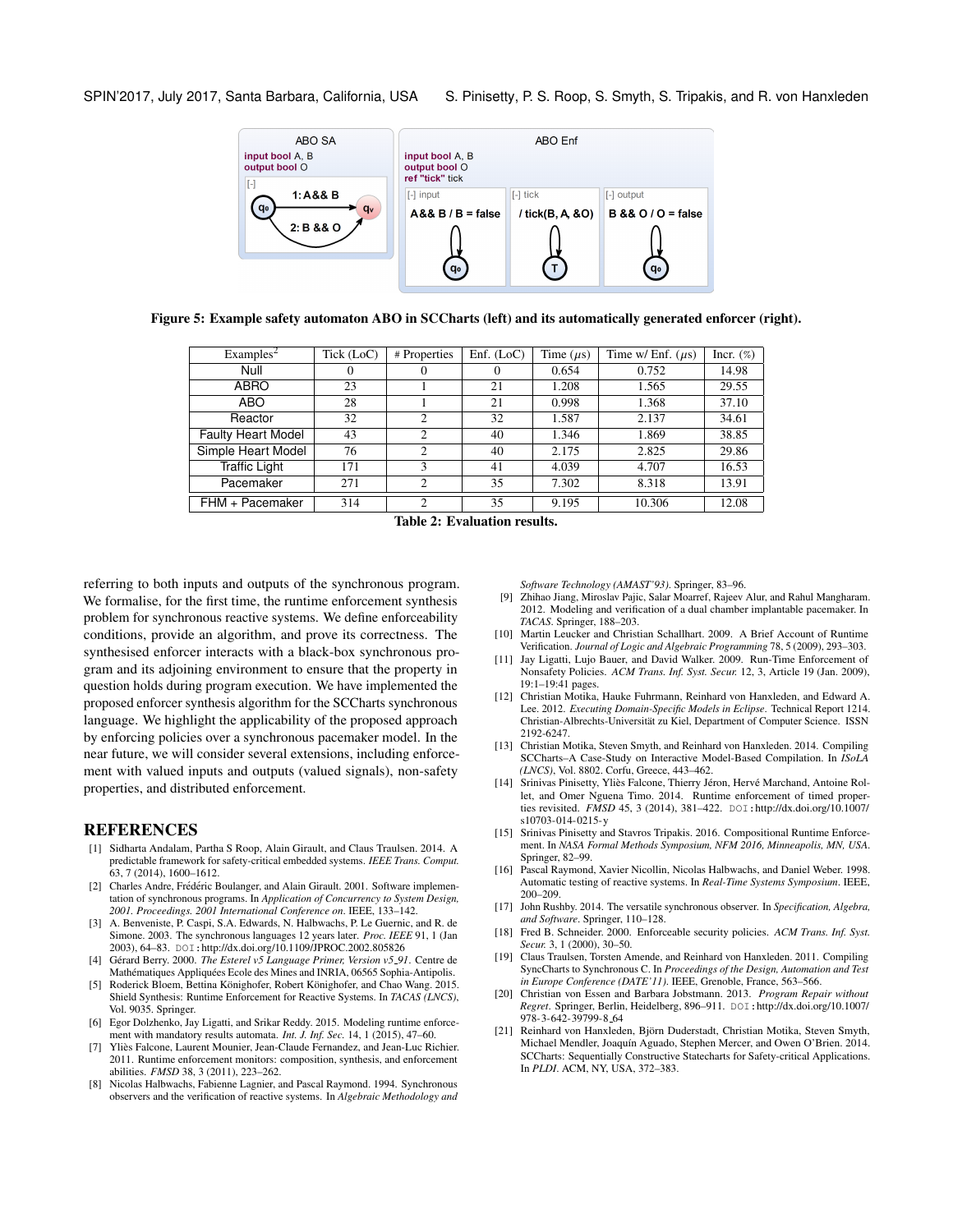Runtime enforcement of reactive systems using synchronous enforcers SPIN'2017, July 2017, Santa Barbara, California, USA

#### <span id="page-8-0"></span>A APPENDIX: PROOFS

PROOF OF THEOREM [3.6.](#page-4-2) Let us recall Theorem [3.6.](#page-4-2) Consider a property  $\varphi$  defined as SA  $\mathcal{A}_{\varphi} = (Q, q_0, q_v, \Sigma, \rightarrow)^3$  $\mathcal{A}_{\varphi} = (Q, q_0, q_v, \Sigma, \rightarrow)^3$ . Property  $\varphi$  is enforceable iff the condition ([EnfCo](#page-4-3)) holds which is the following

condition: 
$$
\forall q \in Q, q \neq q_v \Rightarrow \exists (x, y) \in \Sigma : q \xrightarrow{(x, y)} q' \land q' \neq q_v
$$
.  
We prove that:

• *Sufficient:* If condition (**[EnfCo](#page-4-3)**) holds then  $E_{\varphi}$  according to Definition [3.1](#page-2-9) exists.

Due to condition ([EnfCo](#page-4-3)), whatever may be the current state  $q \in Q \setminus \{q_v\}$  of the enforcer, there is at least one possibility to correct the event that it receives when in state  $q$  (in case if the received event leads to  $q_v$  from q). That is, due to condition ([En](#page-4-3)**[fCo](#page-4-3)**),  $\forall q \in Q \setminus \{q_v\}$ , we know for sure that edit $\forall q \in (q)$  will be non-ampty and  $\forall q \in Q \setminus \{q_v\}$ .  $\forall r \in \text{edit} \setminus \{q_v\}$  adit $Q = (q, r)$ . non-empty, and  $\forall q \in Q \setminus \{q_v\}, \forall x \in \text{editJ}_{\mathcal{A}_{\varphi_1}}(q) : \text{editO}_{\mathcal{A}_{\varphi}}(q, x)$ will be also non-empty.

For any property  $\varphi$  defined as SA  $\mathcal{A}_{\varphi}$ , the enforcement function  $E^*_{\varphi}$  (Definition [4.1\)](#page-5-3) is an enforcer for  $\varphi$  which satisfies all<br>the constraints according to Definition 3.1. Theorem 4.2 shows the constraints according to Definition [3.1.](#page-2-9) Theorem [4.2](#page-5-2) shows that for any property  $\varphi$  (defined as SA  $\mathcal{A}_{\varphi}$ ) that satisfies the condition for enforceability (**[EnfCo](#page-4-3)**), the enforcement function  $E^*$ <br>
(Definition 4.1) is an enforcer for  $\alpha$ , that is it satisfies (**Snd**) (**T**r) (Definition [4.1\)](#page-5-3) is an enforcer for  $\varphi$ , that is, it satisfies (**[Snd](#page-2-3)**), (**[Tr](#page-2-6)**),<br>(**Mone**), (**Inst**), and (**Cau**) constraints of Definition 3.1 ([Mono](#page-2-4)), ([Inst](#page-2-5)), and ([Cau](#page-2-7)) constraints of Definition [3.1.](#page-2-9)

• *Necessary:* If  $E_{\varphi}$  according to Definition [3.1](#page-2-9) exists, then condition ([EnfCo](#page-4-3)) holds.

Suppose that an enforcer  $E_{\varphi}$  for  $\varphi$  according to Definition [3.1](#page-2-9) exists and assume that condition (**[EnfCo](#page-4-3)**) does not hold for  $\mathcal{A}_{\varphi}$ .

Since condition ([EnfCo](#page-4-3)) does not hold,  $\exists q \in Q \setminus \{q_v\}$ :  $\forall (x, y) \in \Sigma : q \xrightarrow{(x, y)} q_v$ , i.e., there exists a location  $q \in Q \setminus \{q_v\}$ <br>such that all the outgoing transitions from a go to a

such that all the outgoing transitions from  $q$  go to  $q_v$ .

Since all the locations in Q are reachable from  $q_0$ ,  $\exists \sigma \in \Sigma^*$ :  $q_0 \stackrel{\sigma}{\rightarrow} q$ , i.e., there certainly exists a word  $\sigma \in \Sigma^*$  that leads to the problematic accepting location  $\sigma$  (which has all its outgoing the problematic accepting location  $q$  (which has all its outgoing transitions to  $q_v$ ) from the initial location  $q_0$ .

If  $\sigma$  is the input word to the enforcer, then due to constraint ([Tr](#page-2-6)), it cannot edit any event in  $\sigma$ , and the enforcer produces  $\sigma$  as output and reaches location  $q$ . When in location  $q$ , upon receiving any event  $(x, y) \in \Sigma$ , the enforcer has no possibility to correct it, since every event in  $\Sigma$  leads to  $q_v$  from q (i.e., since

 $\forall (x, y) \in \Sigma : q \xrightarrow{(x, y)} q_{\nu}$ .<br>
Thus  $\forall (x, y) \in \Sigma$  who Thus,  $\forall (x, y) \in \Sigma$ , when the input word given to the enforcer

is  $\sigma \cdot (x, y)$ , the enforcer cannot produce any event as output since editl<sub> $\varphi_1$ </sub>() and edit $O_\varphi$ () from location q will be empty, violating<br>constraints (**Inst**) and (**Cau**). Thus, our assumption is false and constraints ([Inst](#page-2-5)) and ([Cau](#page-2-7)). Thus, our assumption is false and condition (**[EnfCo](#page-4-3)**) holds for  $\mathcal{A}_{\varphi}$ .

 $\Box$ 

PROOF OF THEOREM [4.2.](#page-5-2) Let us recall the condition for enforceability: A property  $\varphi$  defined as SA  $\mathcal{A}_{\varphi} = (Q, q_0, q_v, \Sigma, \rightarrow)$  is enforceable iff

$$
\forall q \in Q, q \neq q_{\upsilon} \Rightarrow \exists (x, y) \in \Sigma : q \xrightarrow{(x, y)} q' \wedge q' \neq q_{\upsilon}.
$$

Let us also recall the definition of function  $E_{\phi}^* : \Sigma^* \to \Sigma^*$  (Def-<br>tion 4.1) Let  $\pi = (x_1, y_1) \in \Sigma^*$  has a word resolved inition [4.1\)](#page-5-3). Let  $\sigma = (x_1, y_1) \cdots (x_k, y_k) \in \Sigma^*$  be a word received<br>by Algorithm 1. Then we let  $F^*(\sigma) = (x', y') \cdots (x', y')$  where by Algorithm [1.](#page-4-4) Then we let  $E_{\phi}^*(\sigma) = (x'_1, y'_1) \cdots (x'_k, y'_k)$ , where  $(e'_1, y'_2)$  is the poir of quante output by Algorithm 1 in Stop 17, for  $(x'_t, y'_t)$  is the pair of events output by Algorithm [1](#page-4-4) in Step [17,](#page-4-5) for  $(x'_t, y'_t)$  is the pair of events output by Algorithm 1 in Step 17, for  $t = 1, \ldots, k.$ <br>Note that

Note that the input automaton  $\mathcal{A}_{\varphi_I} = (Q, q_0, q_v, \Sigma_I, \rightarrow_I)$  is ob-<br>ned from  $\mathcal{A}$  by projecting on inputs (See Definition 2.2, Sec. tained from  $\mathcal{A}_{\varphi}$  by projecting on inputs (See Definition [2.2,](#page-2-2) Section [2.0.1\)](#page-2-10).

We shall prove that given any safety property  $\varphi$  defined as SA  $\mathcal{A}_{\varphi}$ that satisfies condition (**[EnfCo](#page-4-3)**), the function  $E_{\phi}^*$  is an enforcer for  $\phi$ ,<br>that is it satisfies (**Snd**) (**Tr**) (**Mono**) (**Inst**) and (**Cau**) constraints that is, it satisfies ([Snd](#page-2-3)), ([Tr](#page-2-6)), ([Mono](#page-2-4)), ([Inst](#page-2-5)), and ([Cau](#page-2-7)) constraints of Definition [3.1.](#page-2-9)

Let us prove this theorem using induction on the length of the input sequence  $\sigma \in \Sigma^*$  (which also corresponds to the number of ticks/iterations of Algorithm 1) ticks/iterations of Algorithm [1\)](#page-4-4).

*Induction basis.* Theorem [4.2](#page-5-2) holds trivially for  $\sigma = \epsilon$  since the algorithm will not release any input-output event as output and thus  $\phi(\epsilon) = \epsilon.$ <br>Induction

*Induction step.* Assume that for every  $\sigma = (x_1, y_1) \cdots (x_k, y_k) \in$ <br>\* of some length  $k \in \mathbb{N}$  let  $F^*(\sigma) = (x', y') \cdots (x', y') \in \Sigma^*$  $\Sigma^*$  of some length  $k \in \mathbb{N}$ , let  $E^*_{\varphi}(\sigma) = (x'_1, y'_1) \cdots (x'_k, y'_k) \in \Sigma^*$ ,<br>for  $t = 1$ , but Theorem 4.2 holds for  $\sigma$ , i.e.  $E^* (\sigma)$  satisfies for  $t = 1, \ldots, k$ , and Theorem [4.2](#page-5-2) holds for  $\sigma$ , i.e.,  $E_{\phi}^*(\sigma)$  satisfies<br>the (Spd) (Tr) (Mone) (Int) and (Can) constraints. Let  $\sigma \in$ the ([Snd](#page-2-3)), ([Tr](#page-2-6)), ([Mono](#page-2-4)), ([Inst](#page-2-5)), and ([Cau](#page-2-7)) constraints. Let  $q \in$   $\Omega$  )  $\{q, \}$  be the current state of both the automata  $\mathcal{F}$  and  $\mathcal{F}$  $Q \setminus \{q_v\}$  be the current state of both the automata  $\mathcal{A}_{\varphi}$  and  $\mathcal{A}_{\varphi}$ after processing input  $\sigma$  of length k, i.e., q corresponds to the state that we reach upon  $E^*_{\phi}(\sigma)$  in  $\mathcal{A}_{\phi}$ , and the state that we reach in the automaton  $\mathcal{A}_{\varphi_I}$  upon  $E^*_{\varphi}(\sigma)_I$ . Note that the current state q in<br>Algorithm 1 can never be  $g_{\varphi}$  (q is initialized to  $g_{\varphi}$  and it is undated Algorithm [1](#page-4-4) can never be  $q_v^T$  (q is initialized to  $q_0$  and it is updated<br>in step 18 to a state  $q' \in Q \setminus \{q, 1\}$ in step [18](#page-4-9) to a state  $q' \in Q \setminus \{q_v\}$ .<br>We now prove that for any even

We now prove that for any event  $(x_{k+1}, y_{k+1}) \in \Sigma$ , Theorem [4.2](#page-5-2)<br>lds for  $\sigma_1(x_{k+1}, y_{k+1})$  where  $x_{k+1} \in \Sigma$ , is the input event read by holds for  $\sigma \cdot (x_{k+1}, y_{k+1})$ , where  $x_{k+1} \in \Sigma_I$  is the input event read by  $\Delta$ loorithm 1 and  $y_{k+1} \in \Sigma_O$  is the output event read by  $\Delta$ loorithm 1 Algorithm [1,](#page-4-4) and  $y_{k+1} \in \Sigma_O$  is the output event read by Algorithm [1](#page-4-4) in  $k + 1<sup>th</sup>$  iteration (i.e., when  $t = k + 1$ ). We have the following two possible cases based on whether there is a transition in the automaton possible cases based on whether there is a transition in the automaton  $\mathcal{A}_{\varphi}$  from the current state q upon  $(x_{k+1}, y_{k+1})$  to an accepting state.

•  $\exists q' \in Q : q \xrightarrow{(x_{k+1}, y_{k+1})} q' \wedge q' \neq q_v.$ <br>In Algorithm 1, the condition to

In Algorithm [1,](#page-4-4) the condition tested in step [5](#page-4-8) will evaluate to true since from Lemma [2.4,](#page-2-1) in  $\mathcal{A}_{\varphi_I}$  we will have  $\exists q' \in Q$ :

 $\overline{a}$  $x_{k+1}$ <br>  $\longrightarrow_I q' \wedge q' \neq q_v$ , and thus  $x'_{k+1} = x_{k+1}$ .<br>
Also the condition tested in step 12 will

Also, the condition tested in step [12](#page-4-10) will evaluate to true in this case since  $\exists q' \in Q : q \xrightarrow{(x_{k+1}, y_{k+1})} q' \wedge q' \neq q_v$ , and thus  $y_{k+1} - y_{k+1}$ . At the end of the *k* + 1 is terration, the input-output<br>event released as output by the algorithm in step [17](#page-4-5) is  $(x_{k+1}, y_{k+1})$ .<br>The output of the algorithm after completing the *k* + 1<sup>th</sup> iteration  $\begin{cases} u'_{k+1} = y_{k+1}$ . At the end of the  $k+1$ <sup>th</sup> iteration, the input-output vent released as output by the algorithm in step 17 is  $(x_1, y_1, y_2)$  $, y_{k+1}$ eratio The output of the algorithm after completing the  $k + 1^{th}$  iteration<br>is  $F^*(\sigma_1(x_1, y_1, y_1)) = F^*(\sigma_1(x_1, y_1, y_1)$ is  $E^*_{\varphi}(\sigma \cdot (x_{k+1}, y_{k+1})) = E^*_{\varphi}(\sigma) \cdot (x_{k+1}, y_{k+1}).$ <br>
Percenting constraint (Spd) in this case, where

 $\psi_{\varphi}(\sigma \cdot (x_{k+1}, y_{k+1})) = E_{\varphi}(\sigma) \cdot (x_{k+1}, y_{k+1}).$ <br>Regarding constraint (**[Snd](#page-2-3)**), in this case, what has been already released as output by the algorithm earlier before reading event  $(x_{k+1}, y_{k+1})$  (i.e.,  $E^*(\sigma)$ ) followed by the new input-output event<br>released as output  $(x_{k+1}, y_{k+1})$  satisfies the property  $\sigma$  and thus released as output  $(x_{k+1}, y_{k+1})$  satisfies the property  $\varphi$ , and thus constraint (**Snd**) holds constraint ([Snd](#page-2-3)) holds.

Regarding constraint (**[Mono](#page-2-4)**), it holds since  $\sigma \le \sigma \cdot (x_{k+1}, y_{k+1})$ <br>also  $F^*(\sigma) \le F^*(\sigma) \cdot (x_{k+1}, y_{k+1})$ and also  $E^*_{\varphi}(\sigma) \leq E^*_{\varphi}(\sigma) \cdot (x_{k+1}, y_{k+1}).$ <br>
Percenting constraint (**In**ot) from the

Regarding constraint ([Inst](#page-2-5)) from the induction hypothesis, we have for  $\sigma$  of some length k,  $|\sigma| = |E_{\varphi}(\sigma)|$ . We also have  $E_{\varphi}^*(\sigma \cdot$ φ

<sup>&</sup>lt;sup>3</sup>Note that we consider that  $\mathcal{A}_{\varphi}$  is deterministic and complete, and Q does not contain any (redundant) locations that are not reachable from  $q_0$  in 1 or more steps.